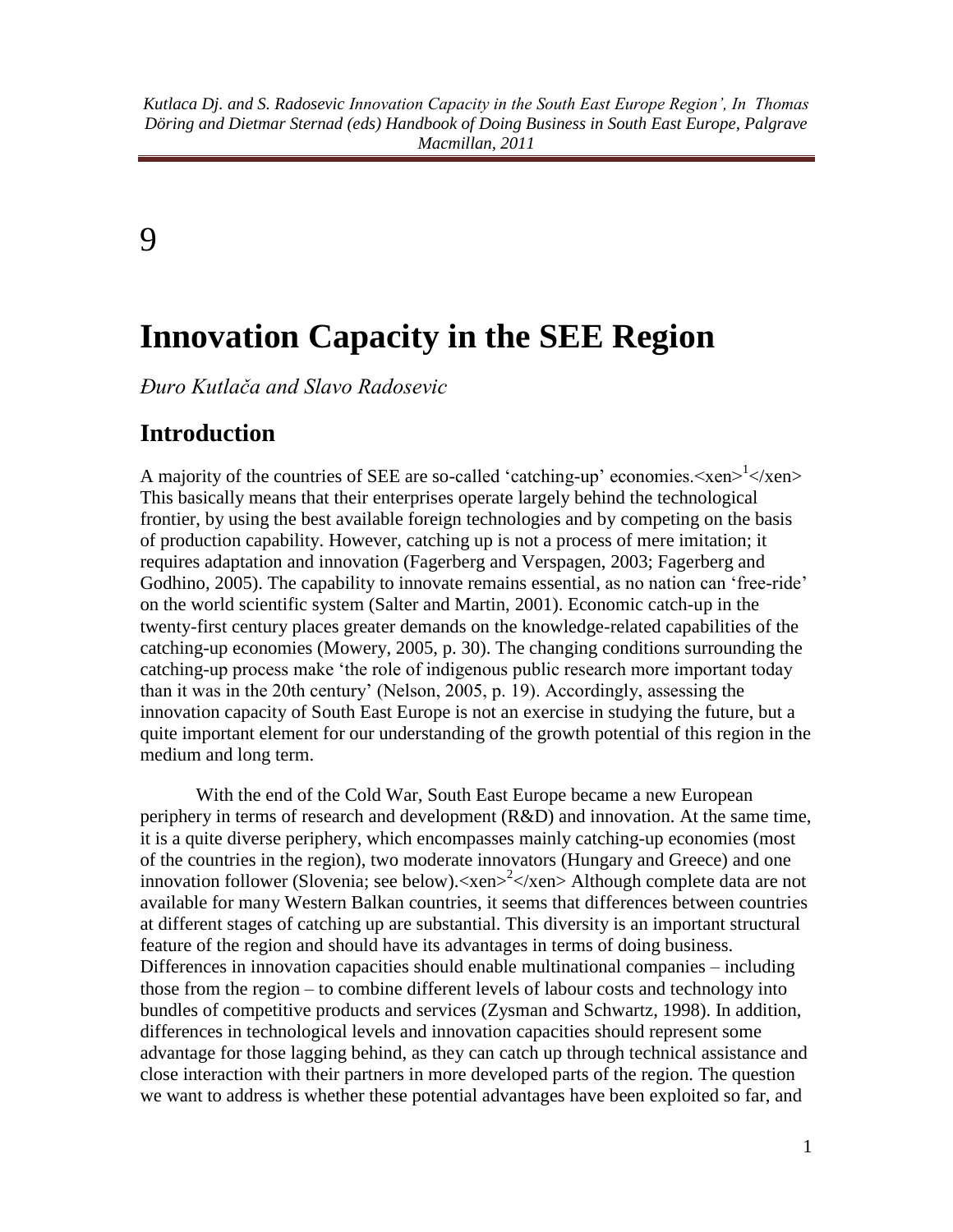what SEE countries have done to exploit these opportunities. Competition is a dynamic process; enterprises and industries need to upgrade continually. So the issue is the level of innovation capacity in SEE countries and whether this level is improving. With this perspective in mind, the present chapter aims to assess the innovation capacity of SEE and its individual components, as well as issues pertaining to the integration of technology in SEE. First, we briefly explain the concept of national innovation capacity (NIC), which serves as our conceptual framework, and this is followed by an analysis of the position of the SEE countries in terms of their innovation capacity. The analysis will then be extended to cover issues of technology integration distinguishing between upstream integration (R&D cooperation) and downstream integration – foreign direct investment (FDI) and production networks.

### **National innovation capacity, growth and industrial upgrading in SEE**

There is a general consensus among economists that technological innovation plays a central role in the process of long-term economic growth. However, there is a wide variety of approaches when it comes to understanding the underlying drivers of growth and the innovation process itself. Aggregate presentations of technology innovation such as total factor productivity (TFP), or the part of growth which cannot be attributed to labour and capital, are not very useful, due to the overly aggregate nature of these indicators. In addition, it is not appropriate to consider physical capital, human capital and technology as separate factors. To think of them as separate from each other is a highly unrealistic assumption.

Innovation studies show that innovation does not result solely from one specific factor, for instance supply of R&D (see Freeman and Soete, 1997 for an overview). In order to understand the key issues behind country differences in growth and technology, our analysis must be placed within a multi-dimensional framework – that is, one that captures several important dimensions, all of which determine innovation capacity (see Figure 9.1).

The development of an economy reflects the accumulation of its knowledge capital from micro-level (firm) to macro-level (national economy), as well as the institutional structuring of that capital through its national innovation system (NIS) (Lundvall, 1992). In this chapter, metrics are applied to identify potentials for development, which we conceptualize as national innovation capacity (NIC). A reader should be aware that any attempt to capture a highly multi-dimensional concept such as 'innovation capacity' into one composite indicator is inevitably subject to numerous objections.  $\langle x \rangle^3 \langle x \rangle$  However, we think that, in spite of the problems with this approach, the latter is still a useful and insightful exercise. SEE countries are at different stages of development insofar as technology and innovation are concerned, and these play quite diverse roles in growth and industrial upgrading. An overview of the different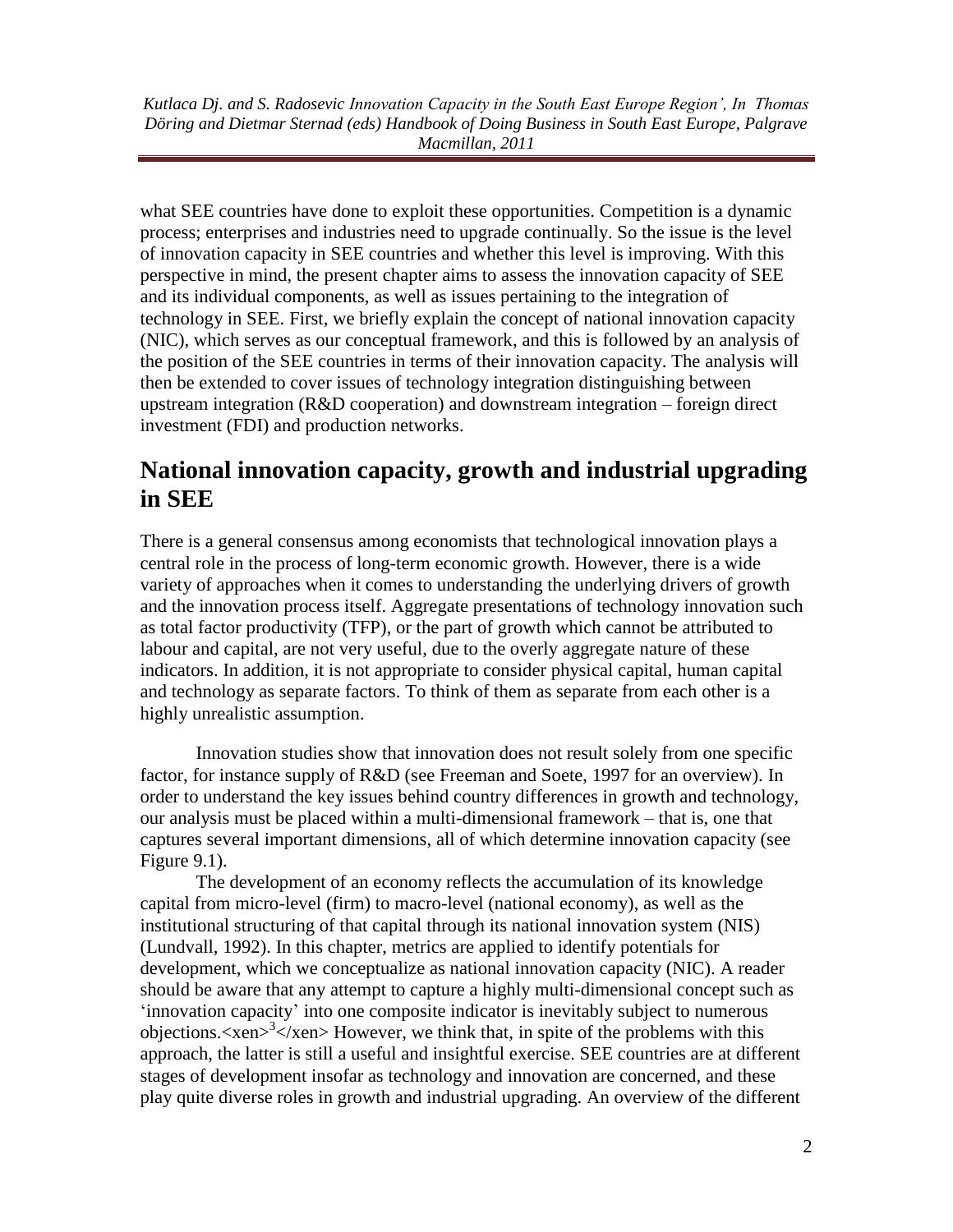*Kutlaca Dj. and S. Radosevic Innovation Capacity in the South East Europe Region', In Thomas Döring and Dietmar Sternad (eds) Handbook of Doing Business in South East Europe, Palgrave Macmillan, 2011*

stages of technological development as well as of the factors by which they are determined should offer new insights, which are of relevance both for business and for spolicy makers.

The NIC approach enables us to look beyond R&D to understand innovation capacity. In keeping with the national innovation system approach, the NIC approach measures indicators of innovation capacity organized into four groups: R&D supply, absorptive capacity, diffusion and demand (see Table 9.1) – following the idea that the growth and innovation capacity of an economy depends not only on the supply of R&D, but also on the capability of the country to absorb and diffuse technology, as well as on the demand for its generation and utilization. Individual elements of the framework are interrelated. In aggregation, they produce the national innovation capacity (Radosevic, 2004).



[Figure 9.1 The concept of national innovation capacity

*Source*: Radosevic (2004).

| Name of indicator                                      | <b>Abbreviation Year Source</b> |      |          |
|--------------------------------------------------------|---------------------------------|------|----------|
| Absorptive capacity                                    |                                 |      |          |
| Expenditures in education in % of GDP                  | eductgdp                        | 2007 | Eurostat |
| Science and engineering graduates (% 20–29 population) | segrdpop                        | 2007 | EIS      |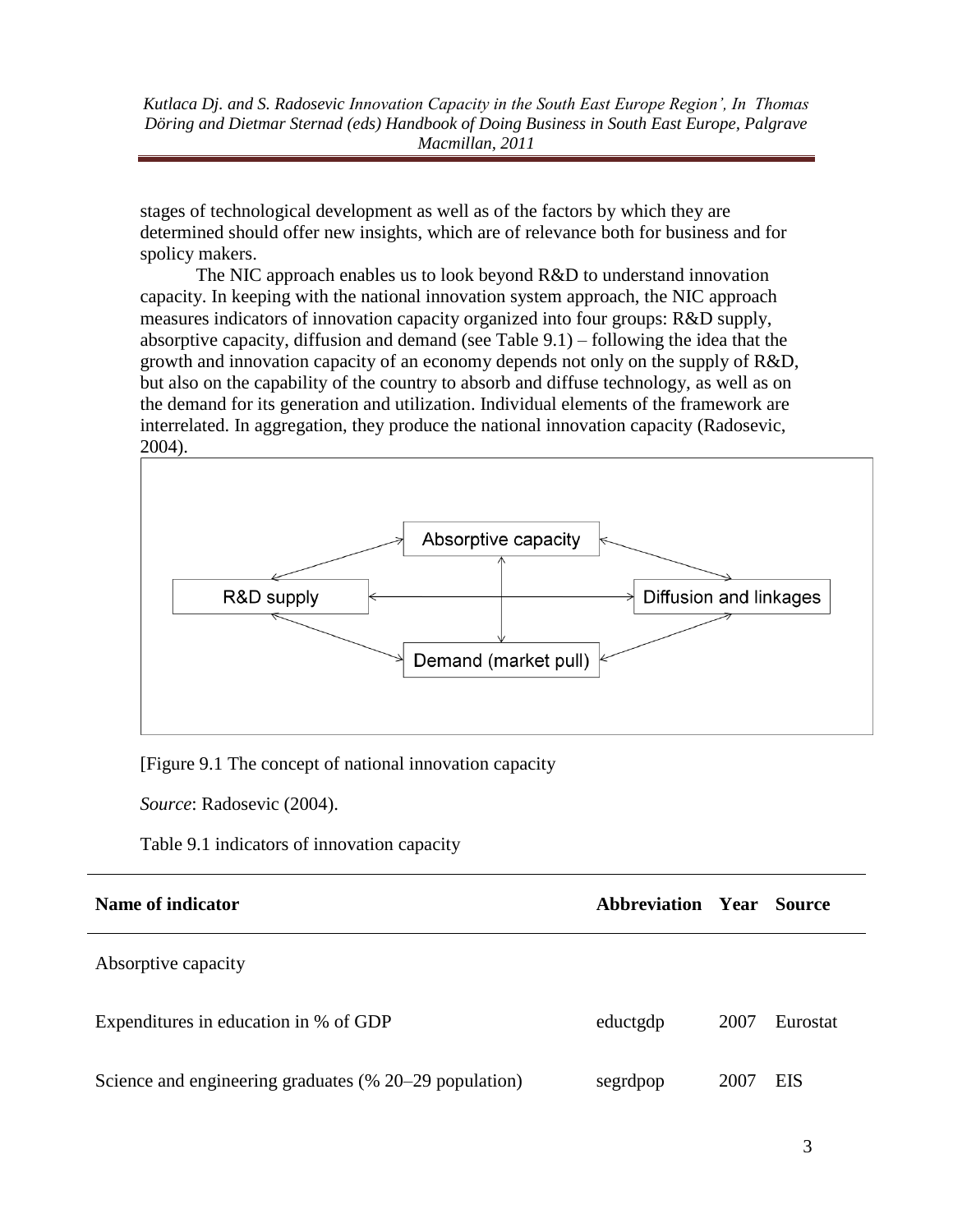| Population with 3rd-level education                               | pop3educ   | 2008 | EIS          |
|-------------------------------------------------------------------|------------|------|--------------|
| Participation in life-long learning (% of working age population) | llearng    | 2008 | <b>EIS</b>   |
| Employment in high-tech manufacturing                             | emplmdhtec | 2008 | EIS          |
| Employment in high-tech services                                  | emphsrvc   | 2008 | <b>EIS</b>   |
| R&D supply                                                        |            |      |              |
| Public R&D expenditures (% of GDP)                                | pubrd      | 2008 | <b>EIS</b>   |
| Business R&D expenditures (% of GDP)                              | besrd      | 2008 | <b>EIS</b>   |
| R&D personnel per labour force                                    | rdpsnlab   | 2008 | Eurostat     |
| EPO patent applications (per million population)                  | epopc      | 2008 | <b>EPO</b>   |
| USPTO patent grants (per million population)                      | usptopc    | 2008 | <b>USPTO</b> |
| Resident patents per capita                                       | respat     | 2008 | <b>WIPO</b>  |
| Diffusion                                                         |            |      |              |
| Training enterprises as % of all enterprises                      | trainent   | 2005 | Eurostat     |
| CVT in % of labour costs of all enterprises                       | cvtlabct   | 2005 | Eurostat     |
| ISO 900 certifications per capita                                 | iso9kpc    | 2008 | <b>ISO</b>   |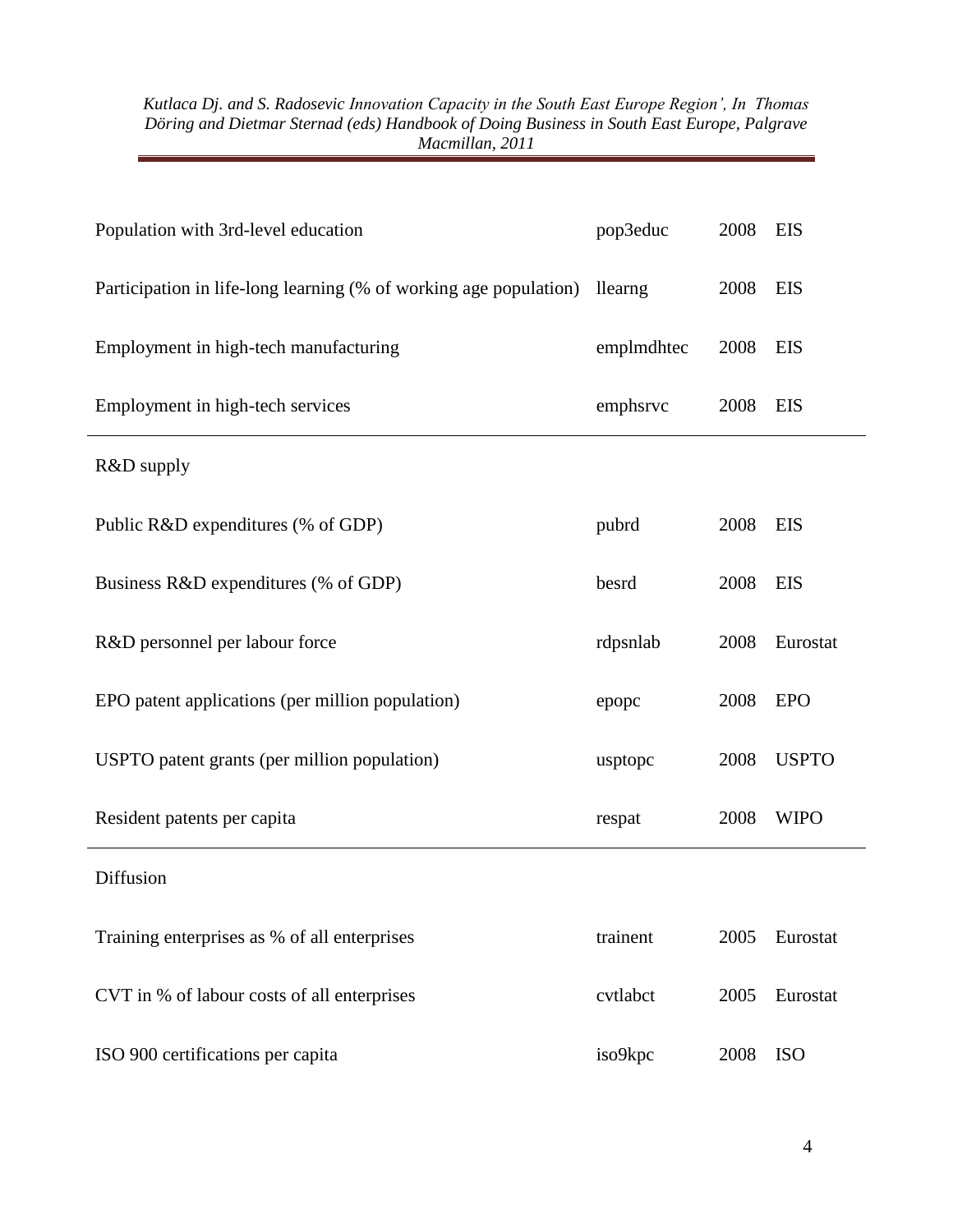| Internet users per 10,000 inhabitants                 | internet | 2008 | <b>ITU</b>           |
|-------------------------------------------------------|----------|------|----------------------|
| Fixed broadband Internet subscribers (per 100 people) | fbbint   | 2008 | <b>ITU</b>           |
| ICT expenditures (% of GDP)                           | ictgdp   | 2006 | Trendchart           |
| Demand                                                |          |      |                      |
| Stock market capitalization in % of GDP               | stockmkt | 2008 | World<br><b>Bank</b> |
| Domestic credit provided by banking sector (% of GDP) | domcredi | 2008 | World<br><b>Bank</b> |
| Share of FDI stock in GDP                             | fdigdp   | 2008 | <b>UNCTAD</b>        |
| Share of trade in GDP                                 | tradegdp | 2008 | World<br><b>Bank</b> |
| Index of patent rights                                | iprindex | 2005 | Pack<br>(2008)       |
| Registered unemployment                               | unempl   | 2008 | <b>UNECE</b>         |
| Consumer price index                                  | cpi      | 2008 | <b>UNECE</b>         |

*Note*: CVT = Continuous Vocational Training; EPO = European Patent Office; FDI = Foreign Direct Investment; GDP = Gross Domestic Product; ICT = Information and Communication Technology; ISO = International Organization for Standardization; R&D = Research & Development; USPTO = US Patent and Trademark Office. *Source*: The authors.

In the following sections of this chapter we analyse the position of SEE countries with respect to each of the four major components of their NIC.

Absorptive capacity for industrial upgrading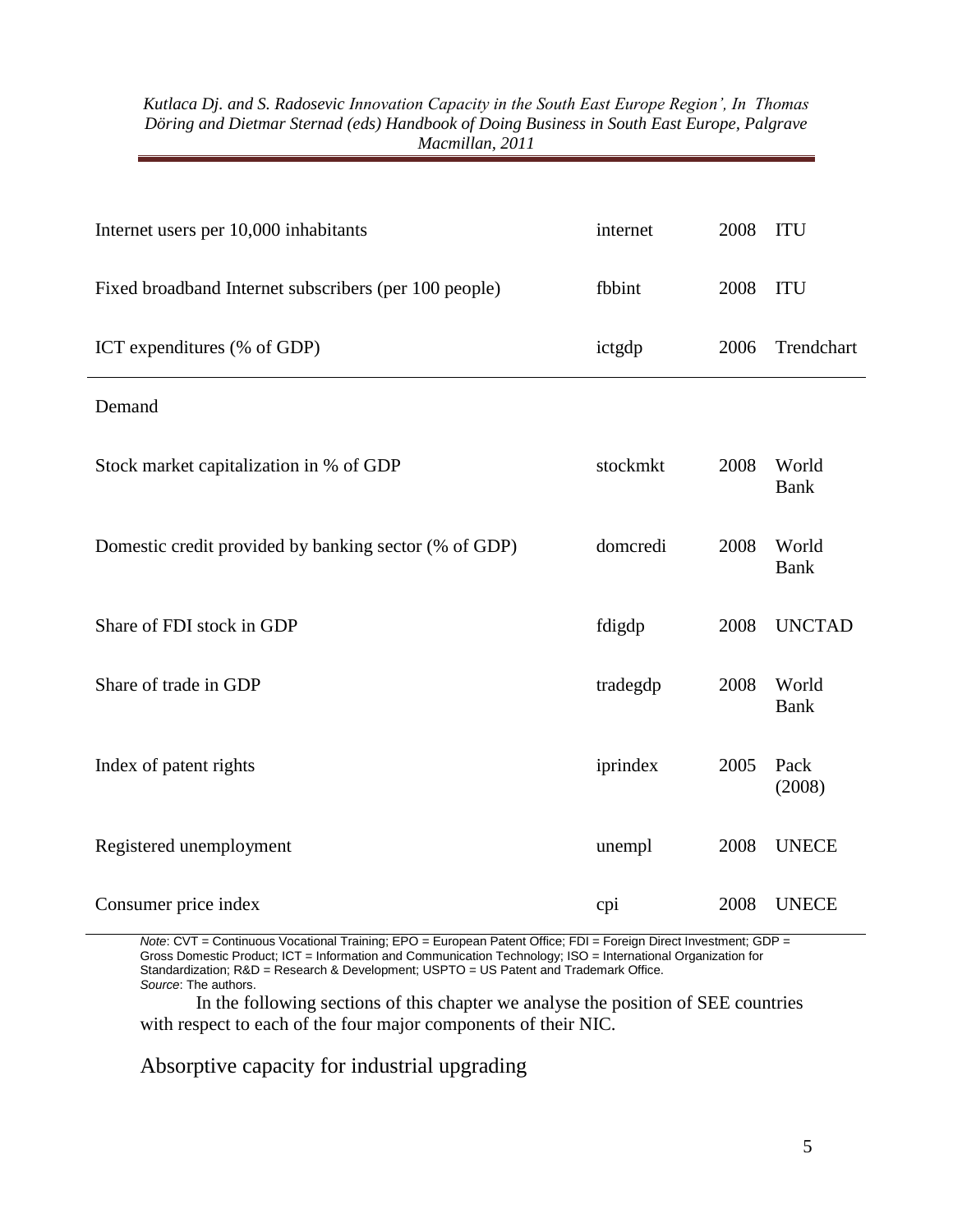Absorptive capacity is the ability to absorb new knowledge and to adapt imported technologies. This capability is essential if catching-up economies are to grow and innovate. Indicators that measure absorptive capacity are: expenditures in education as a per cent of GDP; science and engineering graduates (percentage of population 20–29 years old); population with  $3<sup>rd</sup>$ -level education; participation in life-long learning; employment in medium/high-tech industries; and employment in high-tech services industries. Table 9.2 shows where SEE countries stand in relation to the EU-27 average. Percentages highlighted in bold indicate areas above EU average, while percentages highlighted in grey indicate those areas where SEE countries are significantly (more than 50 per cent) below EU average.

|                                                                                        | <b>SI</b>                                      | HU | GR TR BG RO |                                    | HR SRB MK                               |  | AL MN     | <b>BIH</b> |
|----------------------------------------------------------------------------------------|------------------------------------------------|----|-------------|------------------------------------|-----------------------------------------|--|-----------|------------|
| Expenditures in education as a % of GDP 104.6 104.8 80.6 57.7 83.3 85.7 82.1 82.3 94.8 |                                                |    |             |                                    |                                         |  | 57.8 86.2 |            |
| S&E graduates (% of $20-29$ population)                                                | 102.4 72.60 61.4 54.4 85.2 118.3 56.7 85.2 $-$ |    |             |                                    |                                         |  |           |            |
| Population with 3rd-level education                                                    | 93.2                                           |    |             |                                    | 79.1 93.2 42.8 93.7 52.9 68.4 51.3 60.1 |  | 83.4 62.6 | 56.9       |
| Participation in life-long learning                                                    | 144.8                                          |    |             | 32.3 30.2 18.8 14.6 15.6 22.9 13.0 |                                         |  |           |            |
| Employment in medium/high-tech<br>industries                                           | 137.9                                          |    |             |                                    | $140.4$ 31.1 58.5 77.8 84.9 70.1 58.7 - |  |           |            |
| Employment in high-tech services<br>industries                                         | 73.0                                           |    |             |                                    | 81.6 79.6 39.8 56.0 37.9 65.3 226.7 -   |  |           |            |

Table 9.2 Indicators of absorptive capacity, SEE countries as % of EU average

*Source*: European Innovation Scoreboard (EIS) 2009; World Bank Development Indicators database (2009).

The absorptive capacity of South East Europe is clearly not an area of advantage when compared to the EU average. Only Slovenia has absorptive capacity indicators that are either above or close to the EU average. The majority of other countries are ranked below the EU average. The most pronounced differences are evident in life-long learning activities, where all SEE countries (except Slovenia) lag behind the EU average by more than 50 per cent. In terms of absorptive capacity, Greece does not differ from the rest of the region; this includes the low participation of its population in life-long learning. Also, the structure of its economy shows only a very small share of medium- and high-tech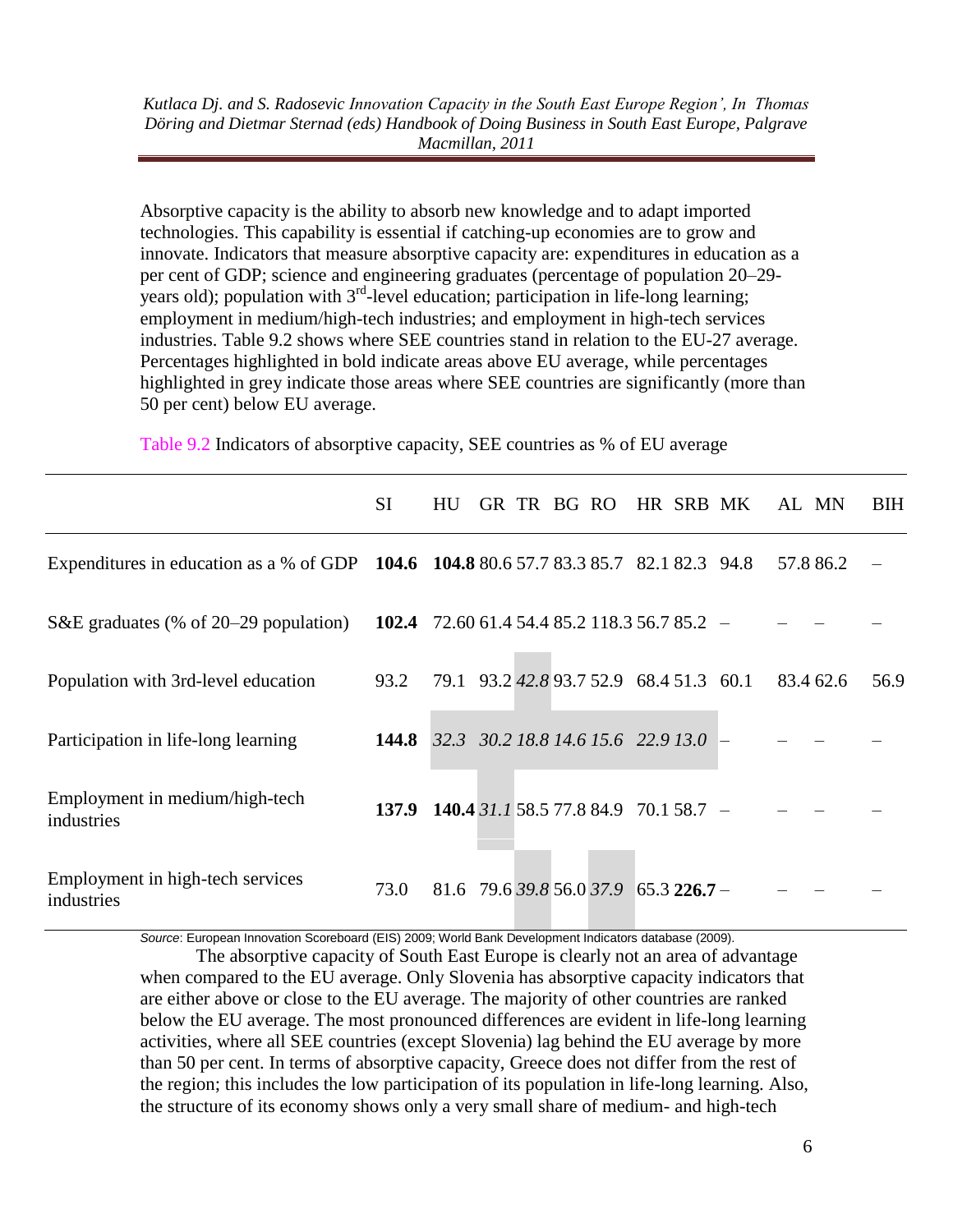industries, with the share of high-tech services industries still at the levels of Slovenia and Hungary. As will become evident later on, weak life-long learning activities are accompanied by very weak firm-level training activities in most of the SEE economies.

#### R&D and innovation activities

R&D capability is important not only in generating new knowledge, but also as a mechanism to absorb it. Indicators that measure R&D capability are: public R&D expenditures (in per cent of GDP); business R&D expenditures (in per cent of GDP); R&D personnel per labour force; European Patents Office patent applications (per million population); US Patent and Trademark Office patent grants (per million population); and resident patents per capita.

|                                                                                                   | SI                                                                                                |  |  |  |  | HU GR TR BG RO HR SRB MK ALMN BIH |     |
|---------------------------------------------------------------------------------------------------|---------------------------------------------------------------------------------------------------|--|--|--|--|-----------------------------------|-----|
| Public R&D expenditures (% of GDP)                                                                | 86.6 67.2 61.2 64.2 49.3 61.2 74.6 64.2 7.0 - $12.4$                                              |  |  |  |  |                                   |     |
| Business R&D expenditures (% of GDP)                                                              | 88.4 $\begin{array}{cccc} 43.8 & 13.2 & 24.8 & 12.4 & 14.9 & 33.1 & 5.4 & 3.3 & -1.1 \end{array}$ |  |  |  |  |                                   |     |
| R&D personnel per labour force                                                                    | 107.8 63.1 69.9 26.2 46.6 30.1 53.4 57.4 67.1 - 53.7 -                                            |  |  |  |  |                                   |     |
| EPO patent applications (per million population) 47.4 8.2 6.2 2.1 1.5 0.6 4.3 0.4 0.0 0.0 0.0 0.2 |                                                                                                   |  |  |  |  |                                   |     |
| USPTO patent grants (per million population)                                                      | 13.8 13.6 4.3 0.9 4.4 1.0 7.5 1.0 0.9 0.0 0.0 0.5                                                 |  |  |  |  |                                   |     |
| Resident patents per capita                                                                       | $64.5$ $30.1$ $32.4$ $13.9$ $14.2$ $20.1$ $34.0$ $22.9$ $7.3$ $-$                                 |  |  |  |  |                                   | 6.8 |

Table 9.3 Indicators of R&D capability, SEE countries as % of EU average

Note: EPO = European Patent Office; GDP = Gross Domestic Product; USPTO = US Patent and Trademark Office. *Sources*: European Innovation Scoreboard (EIS) (2009); EUROSTAT; EPO; USPTO.

As indicated by the large number of shaded (grey) areas in Table 9.3, knowledge generation capacity is a very weak component of SEE innovation capacity. SEE lies more than 50 per cent below the EU average in all factors except public funding of R&D. The biggest gap is in patent activities – not only in world frontier technology patenting (EPO and USPTO patents), but also in terms of resident patenting per capita. With the exception of Slovenia, resident patenting per capita is below 50 per cent of the EU average in all other SEE economies. The business sector (again, with the exception of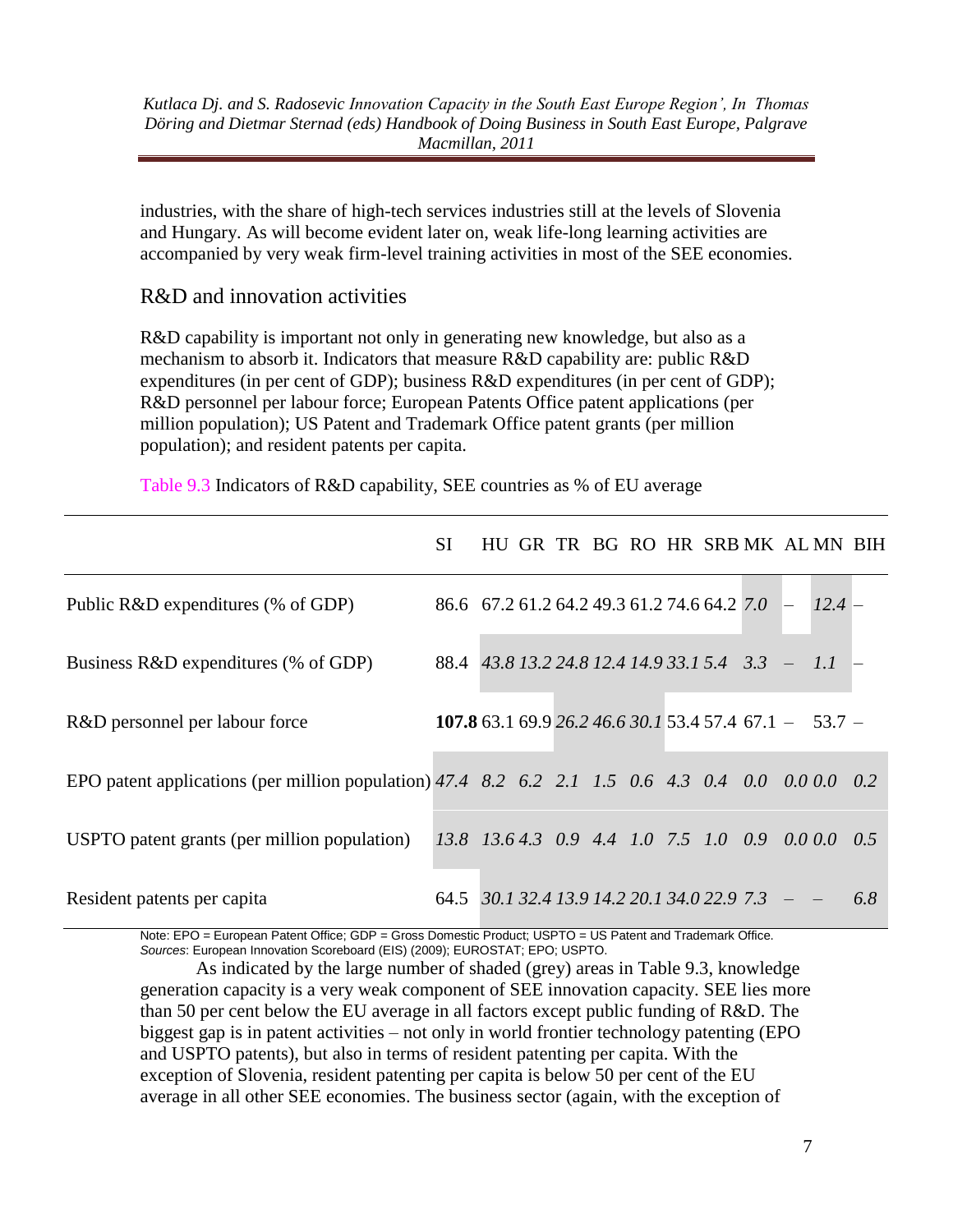Slovenia) does not make a significant investment in R&D either; here the gap also reveals that figures for SEE countries are more than 50 per cent below EU average. In terms of R&D employment, Slovenia lies above the EU average, while Hungary, Greece, Croatia and Serbia are below the EU average. This gap, however, is much lower than in the case of outputs of R&D activity. This suggests that the effectiveness of the R&D systems of these economies is an issue that deserves further attention.

#### Diffusion of innovation

Diffusion is the key mechanism for reaping economic rewards from investment in R&D and for increasing absorptive capacity. Indicators that measure diffusion include: training enterprises as a percentage of all enterprises; continuous vocational training (CVT) (in per cent of labour costs of all enterprises); ISO 9000 certifications per capita; Internet users per 10,000 inhabitants; fixed broadband Internet subscribers (per 100 people); and information and communication technology (ICT) expenditures (in per cent of GDP). Here the gap between the EU average and SEE is the smallest (see Table 9.4). This is to be expected for economies where the economic growth should be based on importing and on the diffusion of foreign technologies and knowledge. Also, this is an area where, at least in some indicators, several SEE economies are above the EU average. Slovenia and Hungary respectively rank best in the region in terms of diffusion capacity. Again, Greece ranks quite low, none of the indicators being above the EU average. SEE countries seem to lag least in ICT expenditures as a per cent of GDP (though data are not available for half of the countries). The difference is biggest in terms of fixed broadband Internet subscribers, which also reflects, partly, the low-income levels.

|                                                                                                                                                                                                                                                                                                                                                                         | SI   | HU                | GR        | TR   | BG                                        | RO.       | HR.  | <b>SRB</b> | МK   | AL   | ΜN        | BIH       |
|-------------------------------------------------------------------------------------------------------------------------------------------------------------------------------------------------------------------------------------------------------------------------------------------------------------------------------------------------------------------------|------|-------------------|-----------|------|-------------------------------------------|-----------|------|------------|------|------|-----------|-----------|
| Training enterprises as % of all enterprises<br>CVT (continuous vocational training) in % of                                                                                                                                                                                                                                                                            |      | 121.7 81.7        | 35.0      | 47.9 | 48.3 66.7 143.3 60.9 31.6 33.2 42.0 110.8 |           |      |            |      |      |           |           |
| labour costs of all enterprises                                                                                                                                                                                                                                                                                                                                         |      | 125.0 118.8 37.5  |           |      | 68.8                                      | 68.8 81.3 |      |            |      |      |           |           |
| ISO 9000 certifications per capita                                                                                                                                                                                                                                                                                                                                      |      | 116.8 125.8 76.4  |           | 23.1 | 85.1                                      | 60.9      | 66.5 | 34.7       | 16.2 | 1.7  |           | 31.4 26.3 |
| Internet users per 10,000 inhabitants                                                                                                                                                                                                                                                                                                                                   | 88.9 |                   | 93.4 68.9 | 54.9 | 55.5                                      | 46.0      | 80.6 | 71.7       | 66.3 | 38.1 | 75.5 55.4 |           |
| Fixed broadband Internet subscribers (per<br>100 people)                                                                                                                                                                                                                                                                                                                | 88.1 | 72.8              |           |      | 55.9 32.5 46.2 48.6 49.4 25.6 37.0        |           |      |            |      | -8.5 | 41.7      | 20.8      |
| ICT expenditures (% GDP)<br>$\circ$ $\qquad$ $\qquad$ $\qquad$ $\qquad$ $\qquad$ $\qquad$ $\qquad$ $\qquad$ $\qquad$ $\qquad$ $\qquad$ $\qquad$ $\qquad$ $\qquad$ $\qquad$ $\qquad$ $\qquad$ $\qquad$ $\qquad$ $\qquad$ $\qquad$ $\qquad$ $\qquad$ $\qquad$ $\qquad$ $\qquad$ $\qquad$ $\qquad$ $\qquad$ $\qquad$ $\qquad$ $\qquad$ $\qquad$ $\qquad$ $\qquad$ $\qquad$ | 90.0 | <b>169.5</b> 83.0 |           | 77.3 | 120.1                                     | 93.6      |      |            |      |      |           |           |

Table 9.4 Indicators of diffusion of innovation, SEE countries as % of EU average

*Sources*: European Innovation Scoreboard (EIS) 2009; EUROSTAT; ISO; World Bank.

#### Demand for innovation

Demand for R&D and innovation is the key economic mechanism that initiates value creation through R&D, absorption and diffusion activities. Indicators that measure demand for R&D and innovation are: the availability of finance (stock market capitalization in per cent of GDP); domestic credit provided by the banking sector; share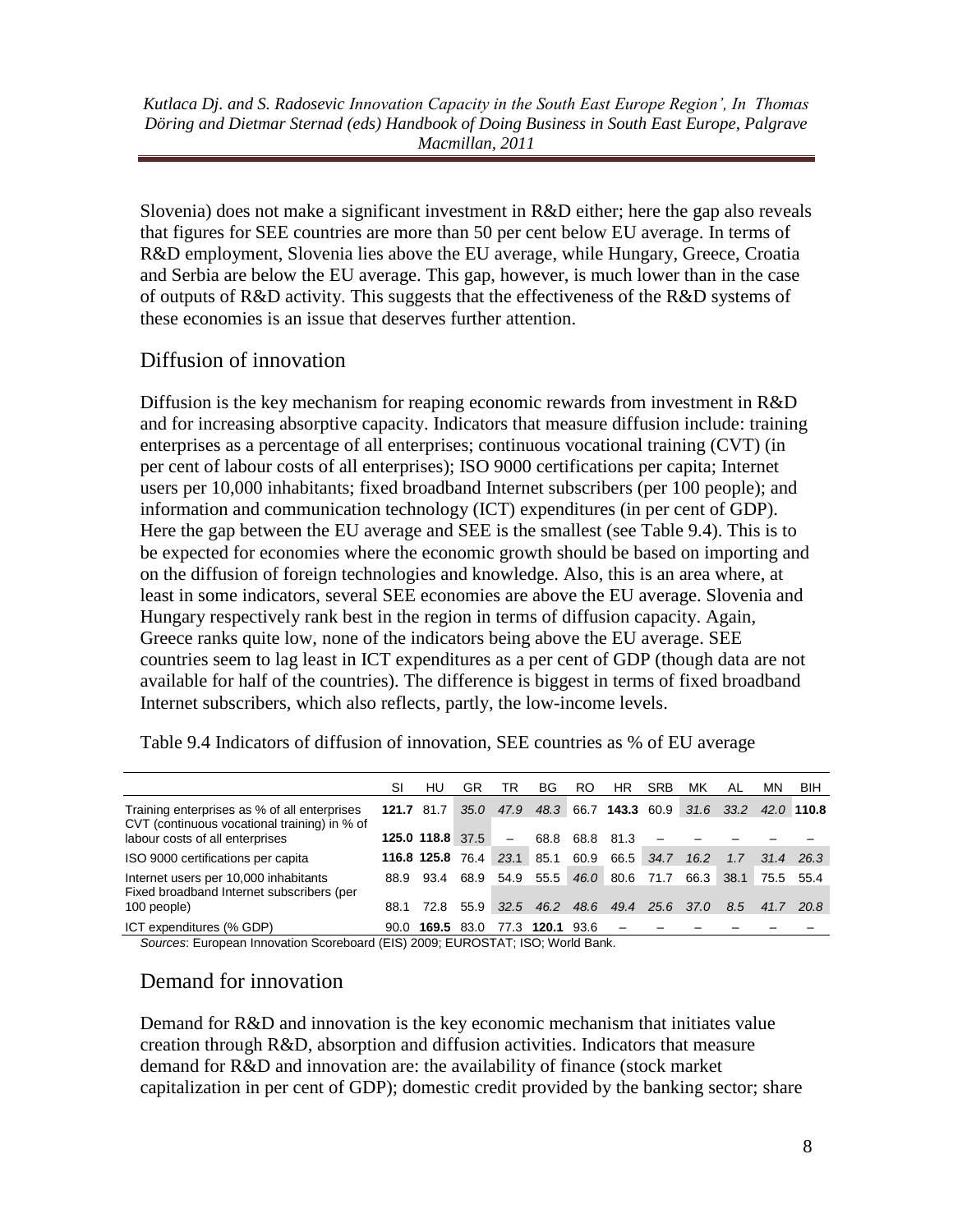of FDI (in GDP); competition (share of trade in GDP; index of patent rights); and macroeconomic stability (registered unemployment; consumer price index). We assume that the more developed the financial system, the better it can articulate demand for innovation, given equality of technological opportunities. Share of trade and foreign direct investments (FDI) in GDP are used as proxies for the intensity of competition, together with the index of patent rights.  $\langle x \rangle$   $\langle x \rangle$  = We assume that macro-economic stability through extending the horizon for entrepreneurs promotes demand for innovation (Table  $9.5$ ).

Table 9.5 Indicators of demand for R&D and innovation, SEE countries as % of EU average

|                                                                                                        | SI |  |  |  | HU GR TR BG RO HR SRB MK AL MN BIH                                      |  |  |
|--------------------------------------------------------------------------------------------------------|----|--|--|--|-------------------------------------------------------------------------|--|--|
| Stock market capitalization in % of GDP                                                                |    |  |  |  | 56.8 31.7 67.0 42.3 46.8 26.3 101.9 64.1 22.8 - 154.3 -                 |  |  |
| Domestic credit provided by banking sector 61.3 56.5 76.4 36.8 46.8 28.7 52.6 26.9 29.9 47.3 57.0 41.0 |    |  |  |  |                                                                         |  |  |
| Share of FDI in GDP                                                                                    |    |  |  |  | 84.5 116.5 29.1 36.0 261.1 106.8 144.8 95.0 135.4 58.8 201.8 123.2      |  |  |
| Share of trade in GDP                                                                                  |    |  |  |  | 174.8 199.5 67.9 64.5 177.3 86.7 113.8 101.3 161.8 111.7 141.9 90.8     |  |  |
| Index of patent rights                                                                                 |    |  |  |  | 98.6 103.2 98.6 92.0 104.1 95.6 98.4 98.2 98.2 - 98.3 -                 |  |  |
| Registered unemployment                                                                                |    |  |  |  | 62.9 111.4 110.0 138.6 80.0 82.9 120.0 194.3 482.9 185.7 240.0 334.3    |  |  |
| Consumer price index                                                                                   |    |  |  |  | 103.4 109.5 101.9 122.2 120.3 111.0 103.7 121.9 104.8 100.3 107.9 106.6 |  |  |

*Sources*: UNECE-EUROSTAT; UNCTAD; World Bank.

The overall picture in terms of demand (see Figure 9.5) is not so favourable as it is in terms of diffusion or absorption capacity, but it is better than it is in terms of knowledge generation capacity. Financial indicators (except FDI) show an undeveloped financial system, which does not generate pull for innovation. The situation is best in terms of FDI, as SEE economies have attracted FDI from developed EU countries, in particular from Germany, Austria and Italy. However, there is an issue as to whether FDI contributes to technology transfer, which we will address below. SEE economies are small and open economies, which have made attempts to attract foreign investors and hence have reformed their intellectual property rights regimes for both domestic and foreign innovators. A high FDI and trade openness further reinforces the importance of national innovation systems, generating synergies with trade and FDI partners (see below). On the demand side, macro-economic stability is generally much better than it used to be in the period of early transition. However, in comparison to the EU average, the SEE economies (except Slovenia) show higher unemployment rates and higher levels of inflation. These are indicators for economies that operate below full capacity and with significant cost pressures. Both of these factors are incentives for improving production capacity through new investments rather than innovation capability.

Overall, the analysis of the four components of innovation capacity shows that SEE lies far behind the EU average – with the exception of Slovenia, which ranks very close to or at EU average. The countries in the region perform worse than the EU average in the generation of new knowledge, are better in terms of diffusion and are best in terms of absorptive capacities. A better ranking in terms of absorptive capacities is expected for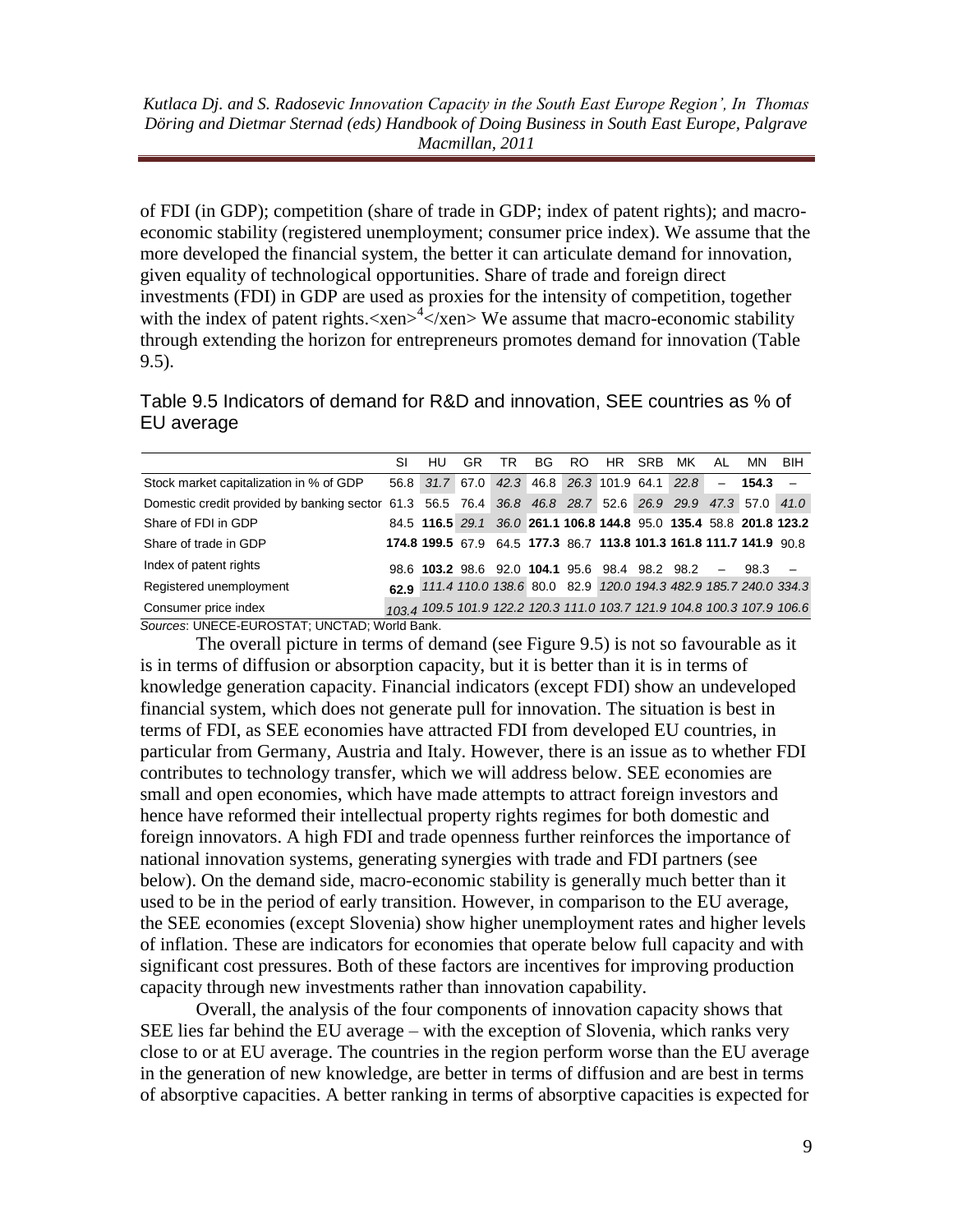catching-up economies, and it seems that policy makers should focus on significantly improving diffusion and demand capacities, both of which are essential for employing absorptive capacities. Knowledge generation capacities cannot improve without positive reinforcements from the other three components. Factors of demand for innovation and R&D are, relatively speaking, better than knowledge generation, but still below absorptive and diffusion capacities. Current policies in the majority of SEE countries are largely focused on R&D capacities, while neglecting the other components. However, our framework suggests that the effects of R&D policies will ultimately fail unless they are supported by positive signals from the other three components. This calls for new approaches to policy, which are primarily concerned with interactions in innovation system and which therefore go beyond narrowly defined R&D policies.

#### Assessing national innovation capacity in SEE

So far we have shown a cross-section picture of innovation capacity in the SEE region. Following a procedure based on that developed by Zinnes et al. (2001) and Porter et al. (2002), we will continue with standardizing the data, multiplying them by assigned weights and adding together all the resulting products. In this way we construct aggregate values for each of the four components of national innovation capacity. By summing up the values of the four components we calculate the aggregate national innovation capacity index. We assign equal weights to all indicators, except for a few cases where indicators measure similar aspects of components – in those cases we reduce the weight of individual indicators. In measuring absorptive capacity, each of the six indicators carries one-sixth of the weight. For R&D supply we assign one-fifth to each of the indicators, since we treat US and European patent office patents as one single indicator, with half a weight assigned to each of them. We adopt the same procedure to calculate diffusion capacity. We assign one-fifth to each of the five indicators, since we treat Internet use and personal computers (PCs) per capita as one single indicator, with half a weight assigned to each. Unemployment and consumer price indices are inversely proportional to the NIC index. We change the signs of these two indicators to make them, like other indicators, positively proportional. The summary innovation capacity index is the simple summation of the four components. Table 9.6 and Figure 9.2 show aggregate values of the NIC index based on this methodology.

Table 9.6 National innovation capacity, SEE countries

|                         | HU HR | BG GR SRB RO |  | MK.                                                        | TR. |
|-------------------------|-------|--------------|--|------------------------------------------------------------|-----|
| Aggregate<br><b>NIC</b> |       |              |  | 4.552 2.613 0.751 0.053 -0.682 -0.936 -1.333 -1.850 -3.167 |     |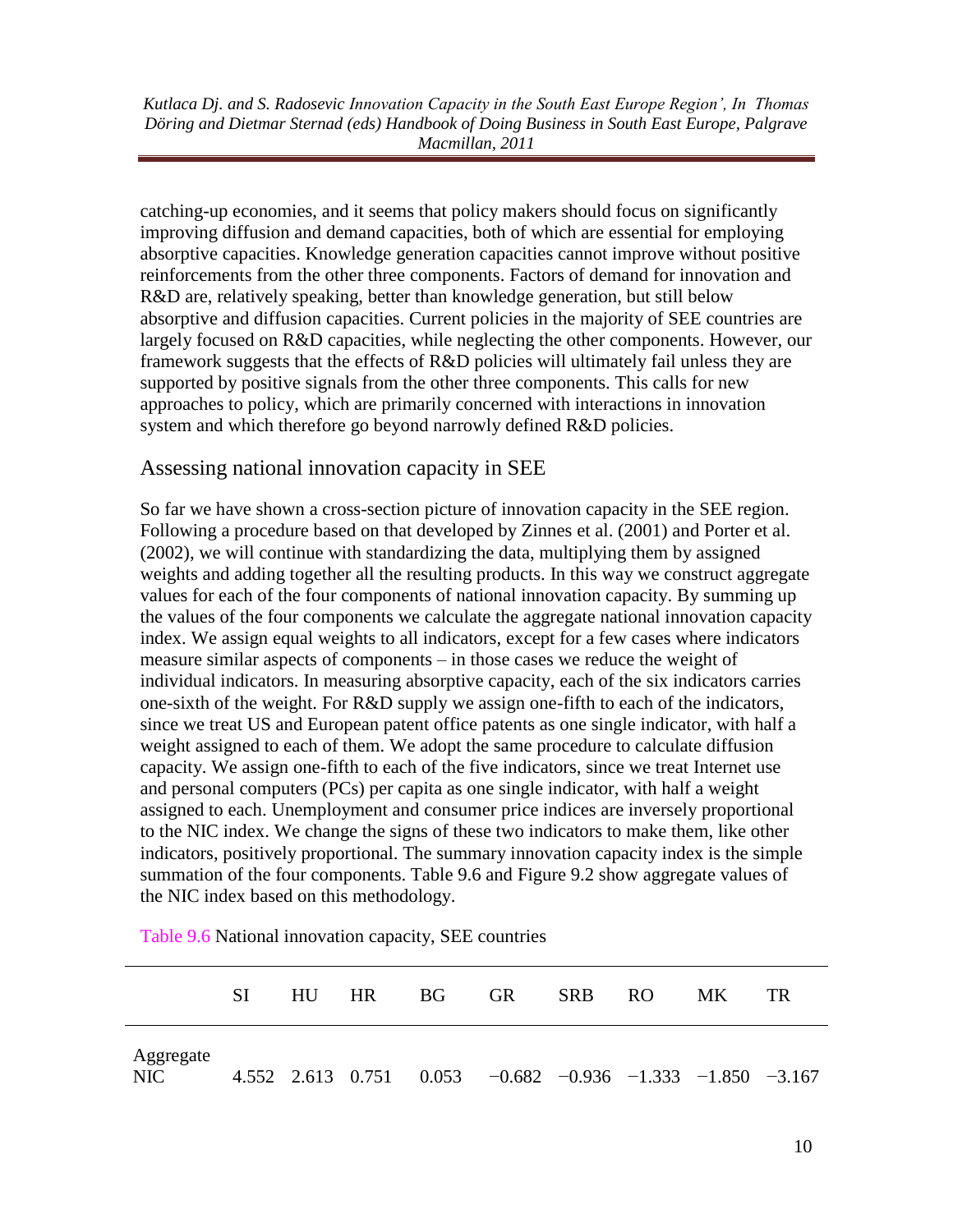| Absorptive<br>capacity 1.309 0.504 $-0.434$ 0.010 $-0.309$ |       |             |                                                                             |       | 0.055 | $-0.069$          | 0.067             | $-1.133$ |
|------------------------------------------------------------|-------|-------------|-----------------------------------------------------------------------------|-------|-------|-------------------|-------------------|----------|
| R&D<br>supply                                              |       | 1.845 0.367 | $0.258$ $-0.492$ $0.076$ $-0.230$ $-0.457$ $-0.908$ $-0.459$                |       |       |                   |                   |          |
| <b>Diffusion</b>                                           |       |             | $0.906$ 1.276 $0.365$ $-0.072$ $-0.674$ $-0.297$ $-0.328$ $-0.555$ $-0.622$ |       |       |                   |                   |          |
| Demand                                                     | 0.492 | 0.465 0.563 | 0.606                                                                       | 0.224 |       | $-0.464$ $-0.480$ | $-0.455$ $-0.952$ |          |

*Note*: Data for Albania and for Bosnia and Herzegovina are insufficient for a calculation of aggregate values of the four dimensions and of the overall value of NIC.

*Source*: Calculation of NIC according to methodology in Radosevic (2004).





*Source*: Calculation of NIC according to methodology in Radosevic (2004).

The aggregation of different dimensions of innovation capacity into the NIC index reveals considerable differences in innovation capacity between countries, which is to be expected given the analysis above. Slovenia emerges as the clear regional leader. It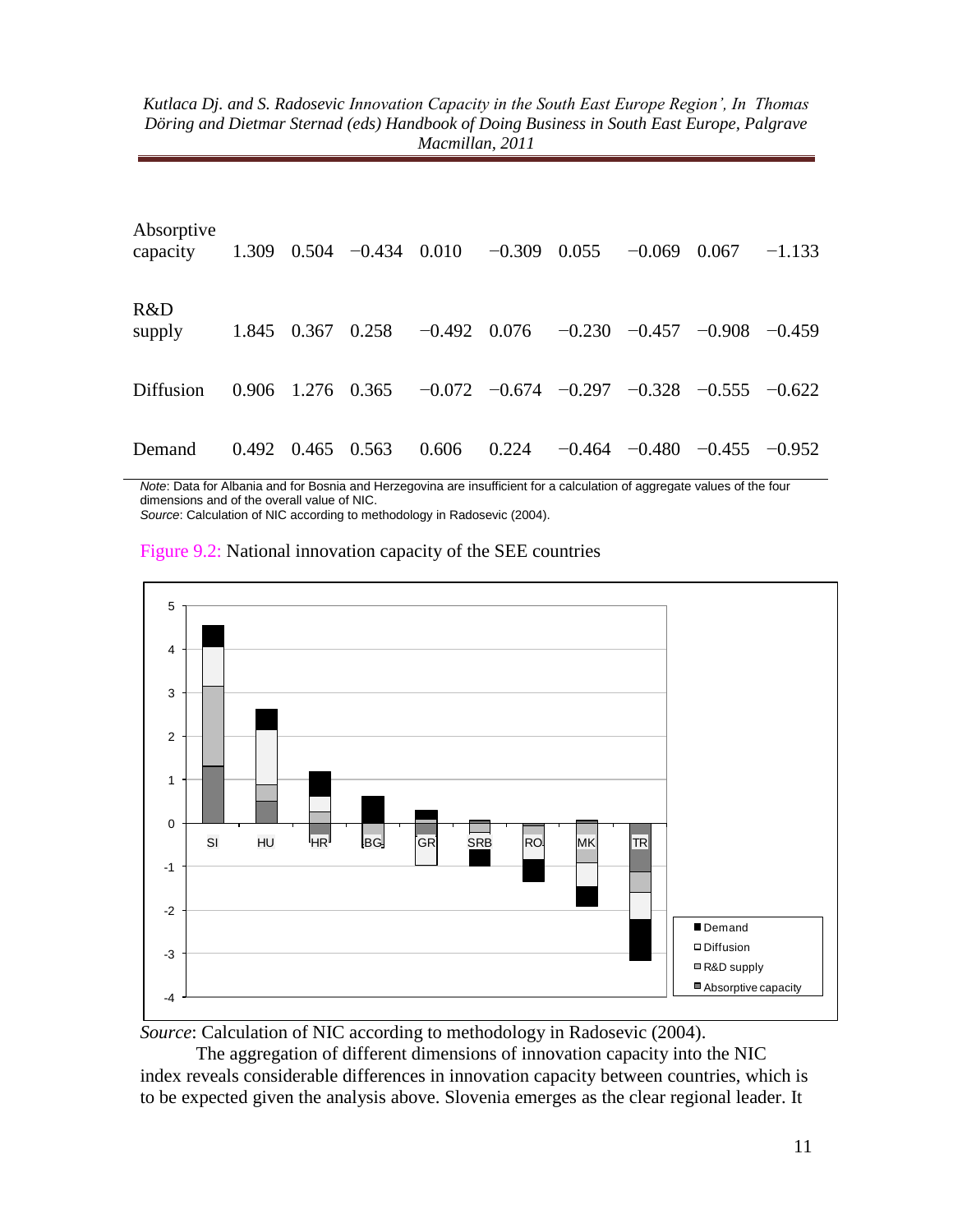is the only SEE economy which ranks around the EU average in the majority of NIC indicators. In terms of innovation capacity in the region, Slovenia is followed by Hungary, Croatia, Bulgaria and Greece. These countries are above the SEE average. The national innovation capacities of Serbia, Romania, FYR of Macedonia and Turkey are least developed. If data were available for Bosnia and Herzegovina and for Albania, we suspect that these economies would belong to the lower segment of SEE countries. These results are in line with expectations when one looks at the individual components of NIC, but they are not identical to rankings by the European Innovation Scoreboard.

The European Innovation Scoreboard (EIS) is an alternative composite indicator, which has become an established measure for innovation in the EU. EIS 2009 presents the current innovation performance in Bulgaria, Greece, Hungary, Romania, Slovenia, Croatia, Turkey and Serbia. Most of the innovation scoreboard data are still not available for other SEE countries. The Summary Innovation Index (SII), as a composite of twentynine indicators representing innovation performance in the observed countries. According to SII and compared with the EU-27 average, different SEE countries are classified as being at different stages of innovation development (EIS, 2009) (see Table 9.7).

| <i>Innovation follower</i> | Slovenia                                                                                            |
|----------------------------|-----------------------------------------------------------------------------------------------------|
| Moderate innovator         | Greece (SII = $0.370$ ), Hungary (SII = $0.328$ )                                                   |
| Catching-up countries $*$  | Bulgaria (SII = $0.231$ ), Croatia (SII =<br>0.286), Romania (SII = 0.294), Serbia (SII =<br>0.227) |

Table 9.7: SEE economies based on the European Innovation Scoreboard index (SII)

\*: No data for SII is available for Albania, for Macedonia and for Bosnia and Herzegovina, but these countries can confidently be grouped under the catchingup countries category.

*Source*: Based on European Innovation Scoreboard (2009).

As was shown above, the ranking of countries differs when they are grouped on the basis of alternative composite indicators of NIC. Hence the question to be asked is: what does EIS actually measure? We would argue that EIS indicates the degree to which the growth of economies is based on the world frontier innovation, not necessarily on its own innovation capacity, which should include innovation activities typical for countries behind the technological frontier. The EIS was originally designed to measure the innovativeness of EU economies in relation to the technology leader, the United States. Hence this composite indicator has a built-in bias towards technology effort that takes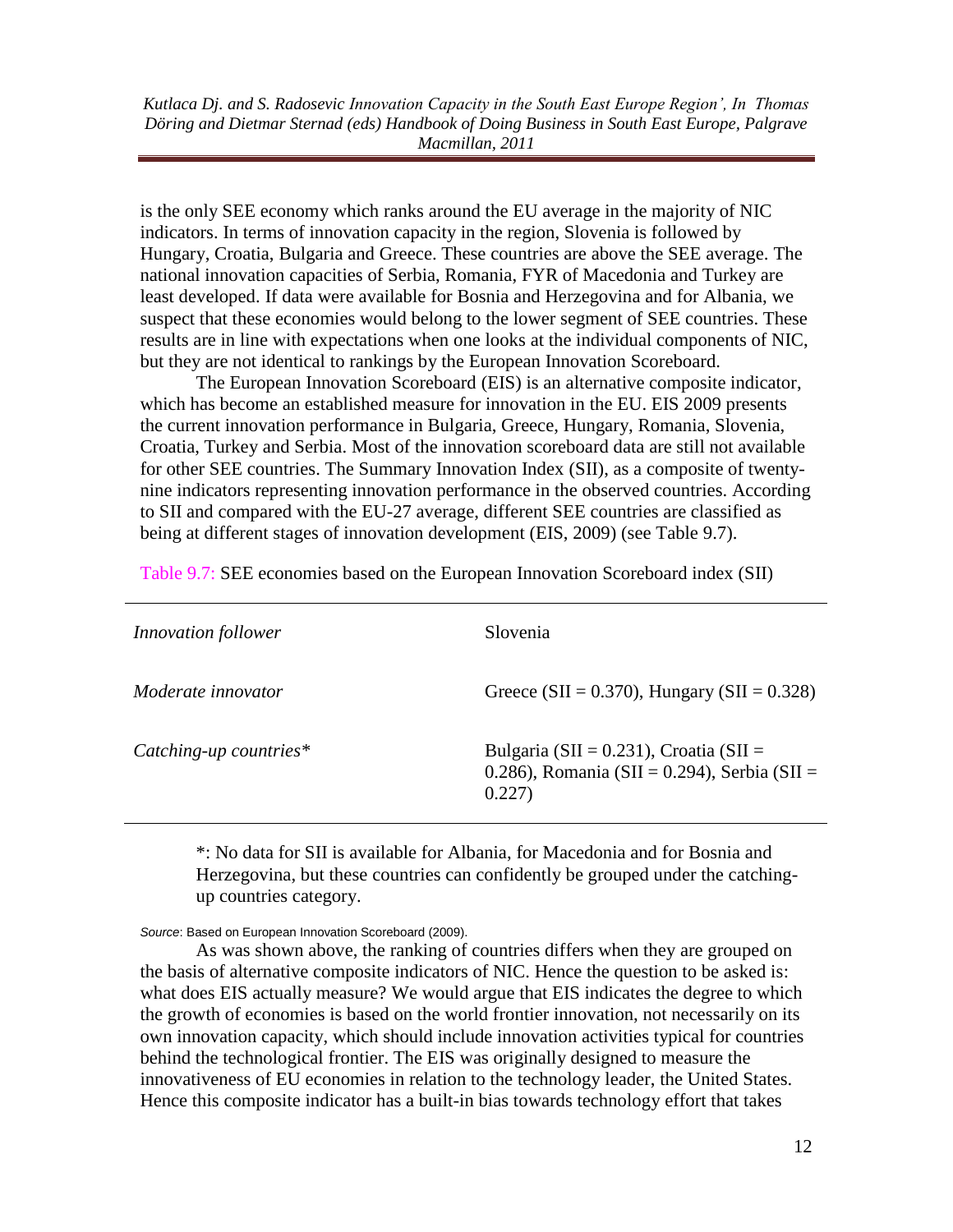place at the world's technological frontier. However, SEE countries are countries operating behind the technological frontier, with their growth largely based on imported technology and on its adaptation and improvements. Therefore our composite indicator seems to be a better approximation of the type of technology effort that takes place in SEE countries.

Inevitably, ranking countries on the basis of two different composite indicators will lead to different results. The biggest difference between NIC and EIS lies in the ranking of Greece. According to EIS, Greece ranks second among the SEE countries, while according to our NIC it only ranks fifth. Greece ranks much better when its innovativeness is measured by the extent to which the country relies on world frontier innovation activities than when it is measured by NIC. However, having a high score based on world frontier innovation activities does not necessarily mean that a country will grow faster, or that its GDP per capita will necessarily be higher. Countries should grow on the basis of the type of technology effort that is appropriate to their current and future level of development. For example, countries behind the technological frontier should grow at the highest rate if they improve their technology imitation and absorption activities. A high share of growth based on world frontier activities, which is combined with a low share of imitation and activities behind the world frontier, may indicate imbalances in the national innovation system rather than being an appropriate model of growth.

In addition, EIS contains twenty-nine indicators while NIC contains twenty-five, of which only nine are identical. Among others, EIS contains more indicators that measure activities associated with world frontier technology activities like doctorate graduates, venture capital, technology balance of payment and export of knowledgeintensive services. On the other hand, NIC leans more towards measuring activities behind the technological frontier like resident patents and ISO 9000-certificates. In addition, differences also result from the general availability of indicators, which is much more restricted for some SEE countries.

Figure 9.3: Relationship between national innovation capacity index (NIC) and GDP per capita at purchasing power parity (GDPpc PPP) (2008)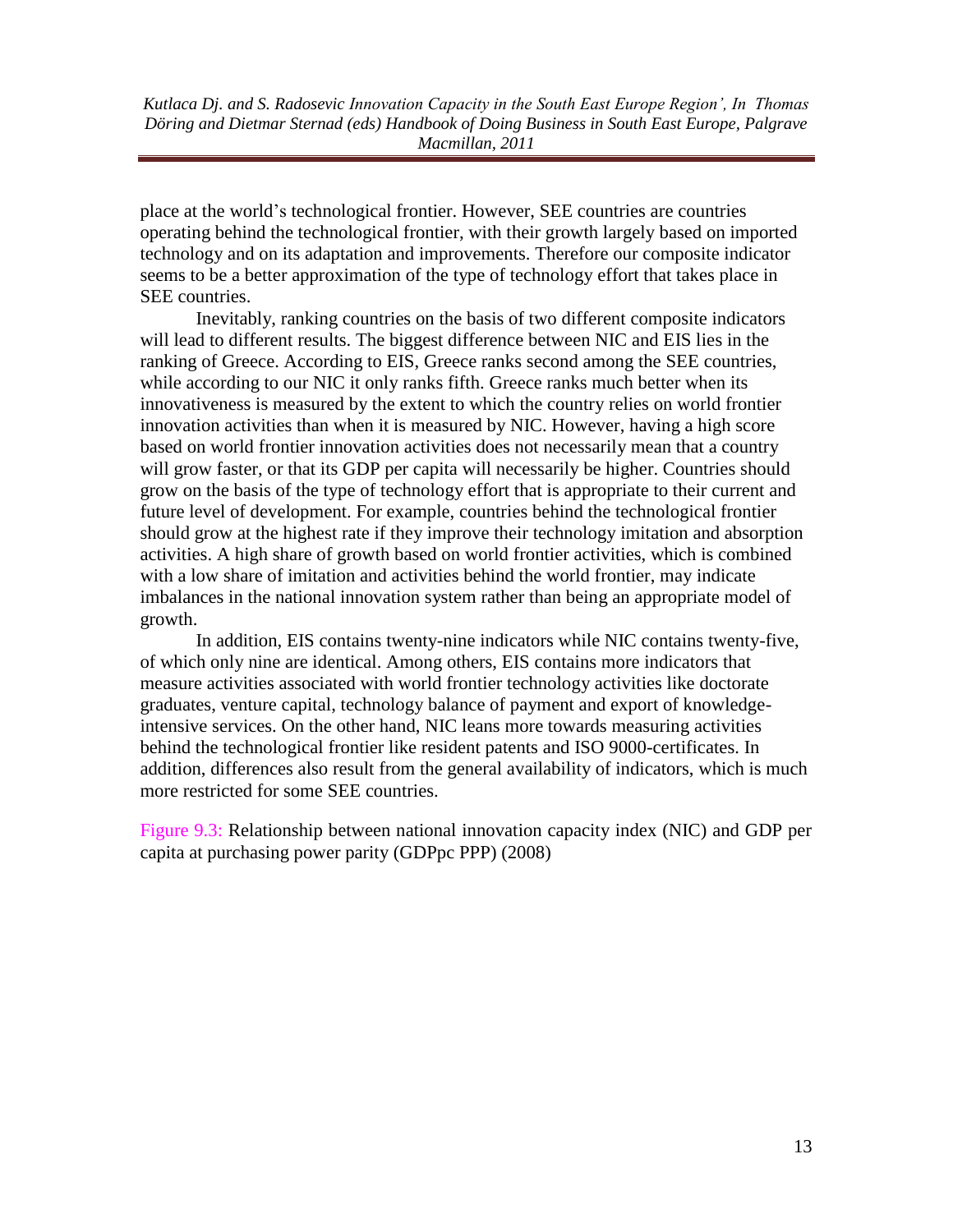*Kutlaca Dj. and S. Radosevic Innovation Capacity in the South East Europe Region', In Thomas Döring and Dietmar Sternad (eds) Handbook of Doing Business in South East Europe, Palgrave Macmillan, 2011*



*Source*: Authors for NIC; World Bank Development Indicators database for GDP per capita at purchasing power parity.

On the basis of the analysis above, we will now explain the relevance of our approach for understanding industrial upgrading in SEE countries. First, NIC indicates that the extent to which countries grow is based on innovation (albeit not necessarily on world frontier innovation activity). Current NIC, however, is not necessarily reflected in current growth. So NIC indicates *potential* for technological upgrading as well as the degree to which current levels of development are a reflection of innovation-based activities. For example, Greece has a much higher income per capita, but its innovation capacity is much lower than would be expected (see Figure 9.3). This simply points to the fact that the source of the Greek economic growth is in activities that are not based on technology, but in services that do not have much technological content. On the other hand, Slovenia has a higher NIC than its current income would predict, which suggests that this country has greater potential for growth based on technology catch-up. Alternatively, one could argue that its national innovation system (NIS) is not contributing to growth as would be expected. In the case of other countries these mismatches are visibly lower, which suggests that their future growth would require more investment in innovation activities. However, it is important to note that the sample of countries taken here is far too small for broad generalizations. Nevertheless, these seem to be intuitively very indicative conclusions. In addition, current levels of NIC may affect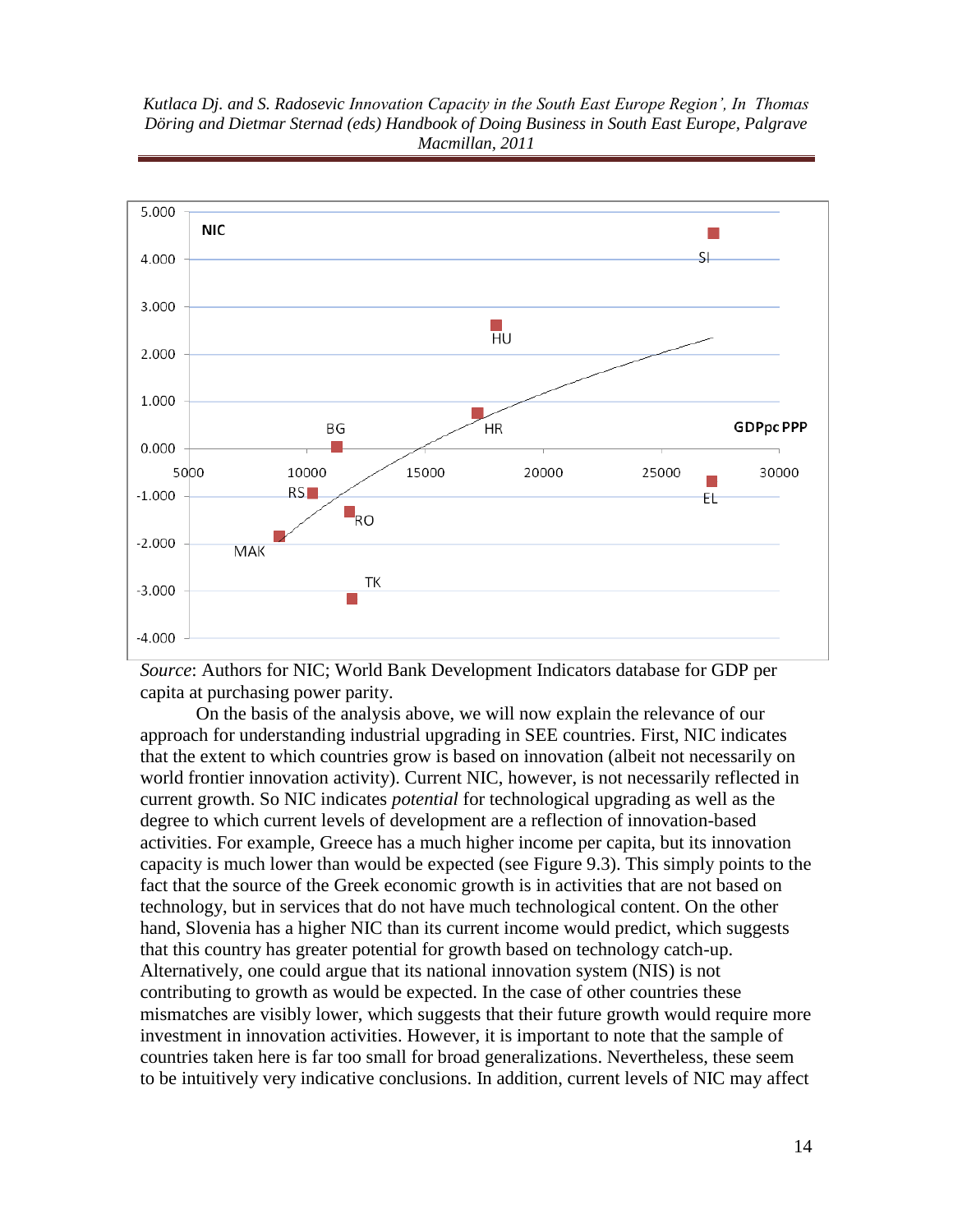growth with sometimes significant delay – hence this relationship can be properly understood only in a longitudinal perspective.

SEE countries are operating behind the technological frontier in terms of knowledge generation and sources of growth, which are largely based on the acquisition and adoption of imported technologies. Thus their growth will be strongly dependent on how they are combining their internal process of technology accumulation with international technology import and export. We now turn to these issues, which are of equal importance for SEE.

### **International technology integration in SEE**

The current period provides a new and historic opportunity for the SEE region to integrate into the wider European economy. This should facilitate the catching up of this region with the EU core. From an industry upgrading perspective, countries can be integrated through production (industrial networks), but also through technology – or through knowledge-intensive networks. In this latter case we can speak of technology integration, by which we mean integration into the process of knowledge generation and diffusion across international borders. Obviously there is an overlap between production and technology integration, as production integration via foreign direct investment (FDI) and sub-contracting linkages may involve a significant degree of joint knowledge generation and exchange. Technology and knowledge integration are most visible in the field of R&D through the involvement in international R&D projects, through external funding of R&D or through the education of nationals abroad. This upstream integration at the level of R&D and human capital can be quite different to downstream integration at the level of trade and FDI. For example, Slovenia is highly integrated at the upstream or R&D level, but much less so at the level of FDI.

Subsequently we discuss first the integration at upstream or R&D level. We have recently seen an increasing integration of South East European R&D systems into EU R&D project networks. Table 9.8 shows that there are still very big differences in that respect between individual SEE countries, Greece and Slovenia clearly lying much ahead of the rest of the region. EU co-funding in these two countries is above the EU average, while per capita EU funding is several times lower than the average in other SEE countries. This is partly a reflection of much less developed R&D systems in these countries, as well as the effect of the 'early start' of these countries as regards the Seventh Framework Programme (FP7).

Table 9.8: SEE involvement in Seventh Framework Programme (FP7) projects: European Commission's contributions and requested contributions in FP7

> Applicant-requested EC financial contribution in EUR in EUR (only in signed Participant EC contribution Share of signed contracts in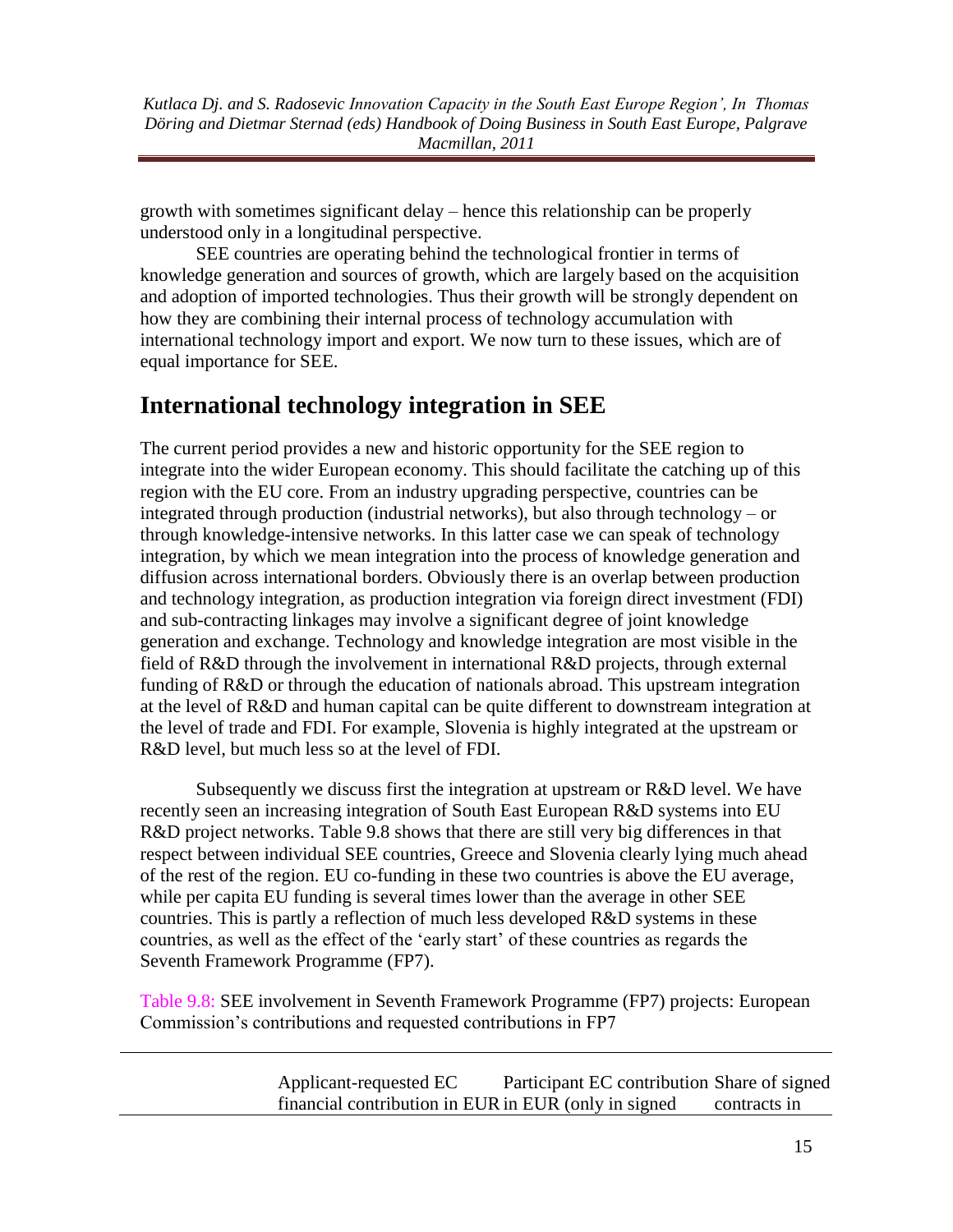|                           | (cumulative, not only of<br>signed agreements) | contracts of calls closed in requested<br>reference year) | contributions |
|---------------------------|------------------------------------------------|-----------------------------------------------------------|---------------|
|                           |                                                |                                                           |               |
|                           | All FP7 PER 1MN<br><b>POPULATION</b>           | All FP7 PER 1MN<br><b>POPULATION</b>                      |               |
| Greece                    | 43.56                                          | 28.99                                                     | 67%           |
| Slovenia                  | 34.14                                          | 20.36                                                     | 60%           |
| Bulgaria                  | 7.69                                           | 4.35                                                      | 57%           |
| Croatia                   | 6.63                                           | 4.31                                                      | 65%           |
| Montenegro                | 3.88                                           | 1.38                                                      | 36%           |
| Serbia                    | 3.73                                           | 2.24                                                      | 60%           |
| FYR of Macedonia 3.68     |                                                | 2.65                                                      | 72%           |
| Romania                   | 3.64                                           | 2.08                                                      | 57%           |
| Turkey                    | 1.01                                           | 0.72                                                      | $71\%$        |
| Albania                   | 0.48                                           | 0.24                                                      | 51%           |
| Bosnia and<br>Herzegovina | 0.37                                           | 0.32                                                      | 86%           |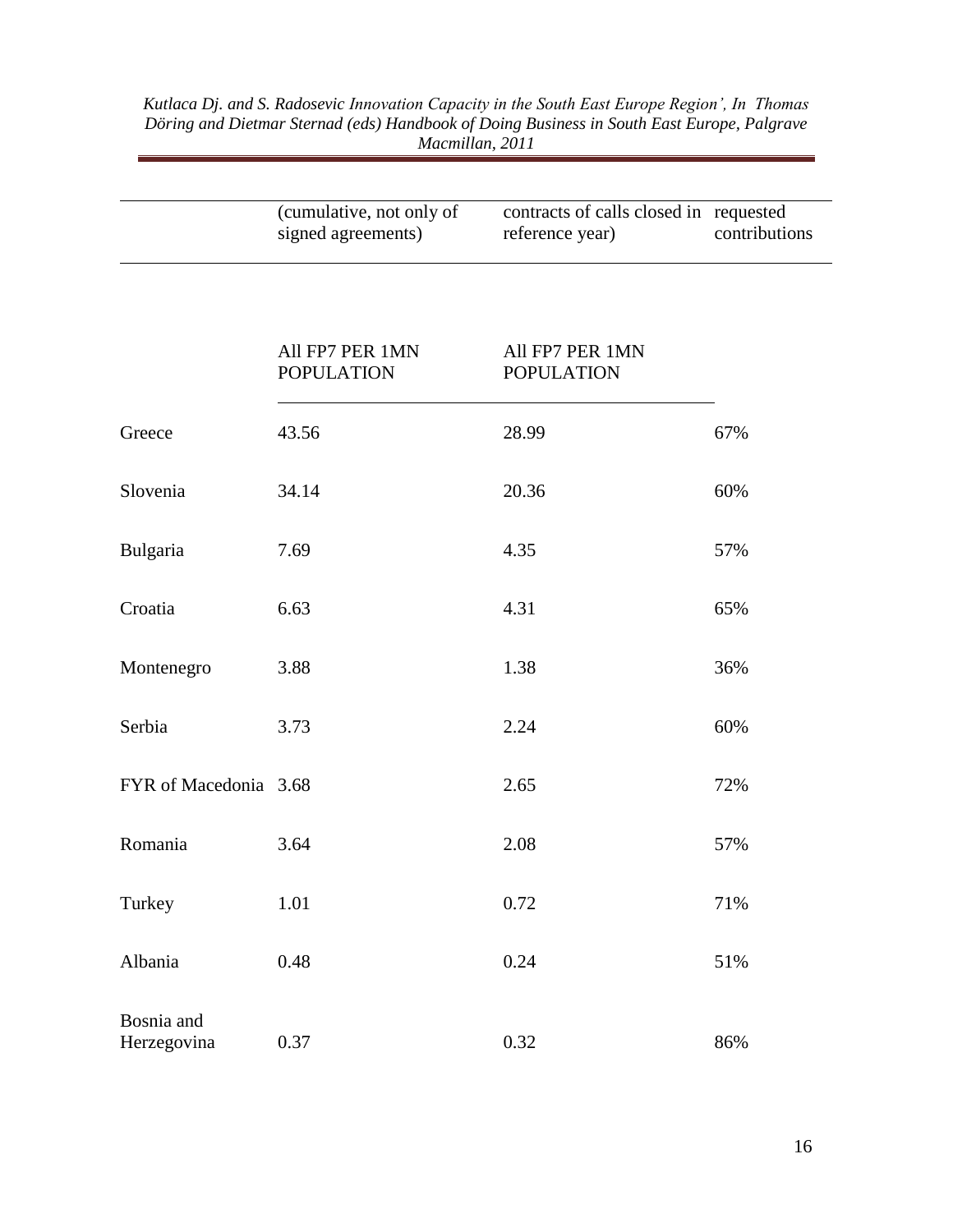Average EU-27 countries 32.49

*Source*: eCORDA, 8 June 2010, derived from Rivera León and Reid (2010).

We can expect that the SEE countries' R&D systems will become highly integrated into the European Research Area. This should have positive effects in terms of dynamism and excellence in R&D, as many countries' R&D groups will be 'plugged' into EU R&D networks. However, these effects by themselves will not ensure the relevance of these countries' R&D systems to their local economies (Radosevic, 2009). As the best, if R&D groups become integrated into EU networks, the gap between them and the local business sectors may widen. The situation of SEE may resemble the situation in Greece, where a competent R&D system has relatively limited links to the domestic business sector.

This orientation towards EU funding has made R&D systems of SEE already quite dependent on EU sources. Table 9.9 shows that the share of foreign funding of R&D is by far the highest in Greece, but also Bulgaria, Hungary and, surprisingly, Croatia have already recorded high shares. If these early trends continue for new member states as well as for candidate states, it is to be expected that SEE countries will (just like Greece) be highly dependent on EU funding, which will have its own positive as well as negative effects. As was already pointed out, positive effects may include increasing international excellence, but not necessarily also increasing local relevance. It is significant that even countries like Serbia, which joined the Seventh Framework Programme quite recently, will soon reach EU average in the share of foreign R&D funding.

|                           | GERD by<br>source of<br>funds: All<br>sectors | GERD by<br>source of<br>funds: Abroad | Share of<br><b>GERD</b><br>financed from<br>abroad | Reference<br>year |
|---------------------------|-----------------------------------------------|---------------------------------------|----------------------------------------------------|-------------------|
| EU average (27 countries) | 1.9                                           | 0.17                                  | 8.9%                                               | 2008              |
| Bulgaria                  | 0.48                                          | 0.04                                  | 8.3%                                               | 2007              |
| Greece                    | 0.59                                          | 0.11                                  | 18.6%                                              | 2005              |

Table 9.9: External funding of R&D: Total intramural R&D expenditure (GERD) by source of funds, percentage of GDP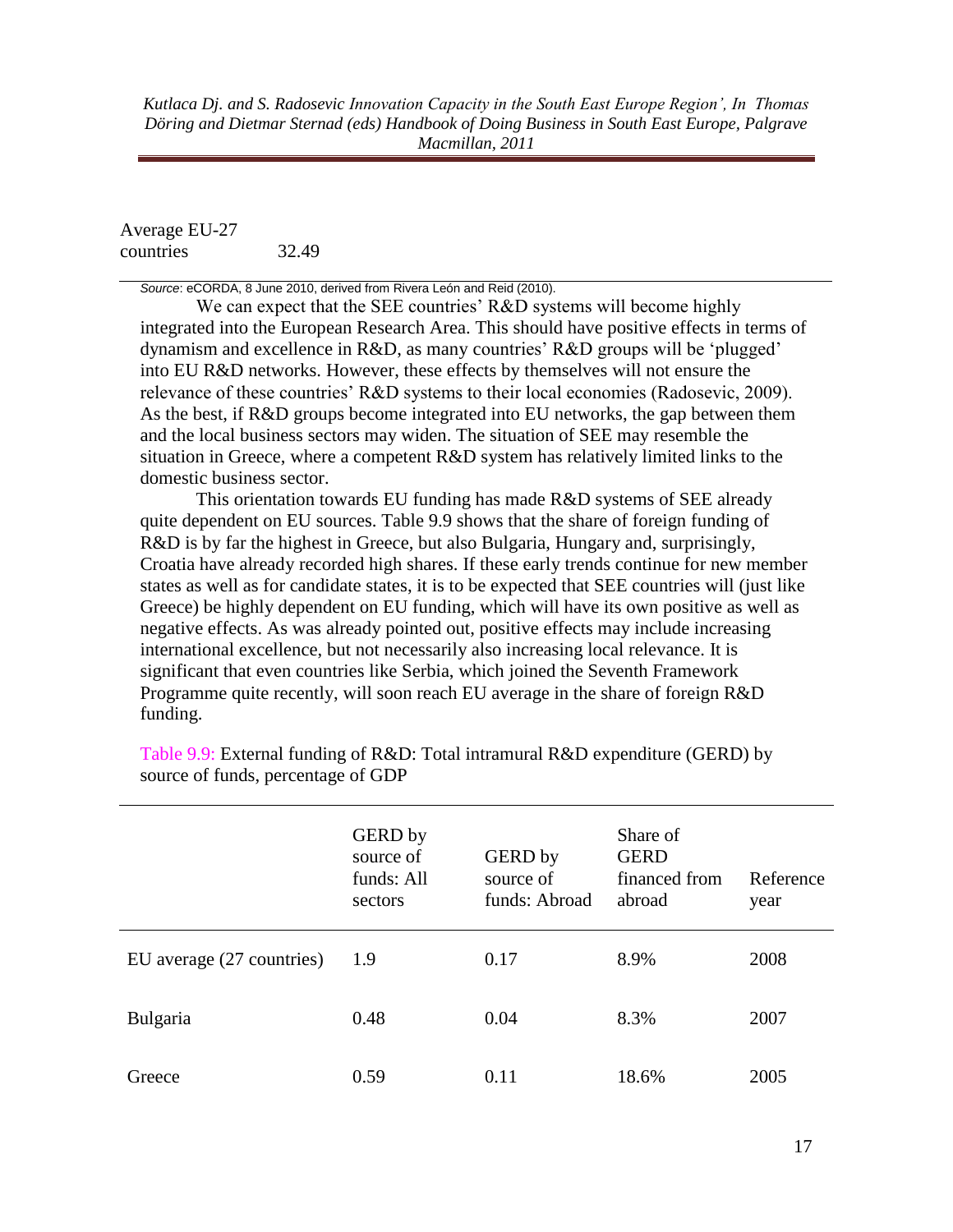| Hungary  | $\mathbf{1}$ | 0.09           | 9.0% | 2008 |
|----------|--------------|----------------|------|------|
| Romania  | 0.58         | 0.02           | 3.4% | 2008 |
| Slovenia | 1.66         | 0.09           | 5.4% | 2008 |
| Croatia  | 0.9          | 0.07           | 7.8% | 2008 |
| Turkey   | 0.72         | $\overline{0}$ | 0.0% | 2007 |
| Serbia   | 0.69         | 0.04           | 6.7% | 2007 |

*Kutlaca Dj. and S. Radosevic Innovation Capacity in the South East Europe Region', In Thomas Döring and Dietmar Sternad (eds) Handbook of Doing Business in South East Europe, Palgrave Macmillan, 2011*

*Source*: EUROSTAT database, September 2010; data for Serbia from Serbian Statistical Office.

The Europeanization of R&D systems is accompanied by an increasing desire of students to study abroad, which can be classified either as 'brain drain' or as 'brain gain', or indeed as 'brain circulation'. It seems that this process is advancing at a somewhat slower rate than the increase in foreign funding of R&D. Table 9.10 shows that Albania is the major 'export' destination in this respect, while Greece and FYR of Macedonia are around the average level of the EU-27. Other SEE countries are lagging significantly behind. This can be explained by a variety of factors related to travel restrictions, size of countries as well as quality of life and living standards in individual countries.

| Table 9.10: Foreign students in tertiary education (ISCED 5–6) by country of citizenship, |  |  |
|-------------------------------------------------------------------------------------------|--|--|
| percentage of total population                                                            |  |  |

| Country of citizenship  | Number of students from country<br>in EU-27, year 2007 | % of total<br>population |
|-------------------------|--------------------------------------------------------|--------------------------|
| Albania                 | 18,965                                                 | 0.603                    |
| Greece                  | 34,878                                                 | 0.324                    |
| <b>FYR</b> of Macedonia | 6,205                                                  | 0.304                    |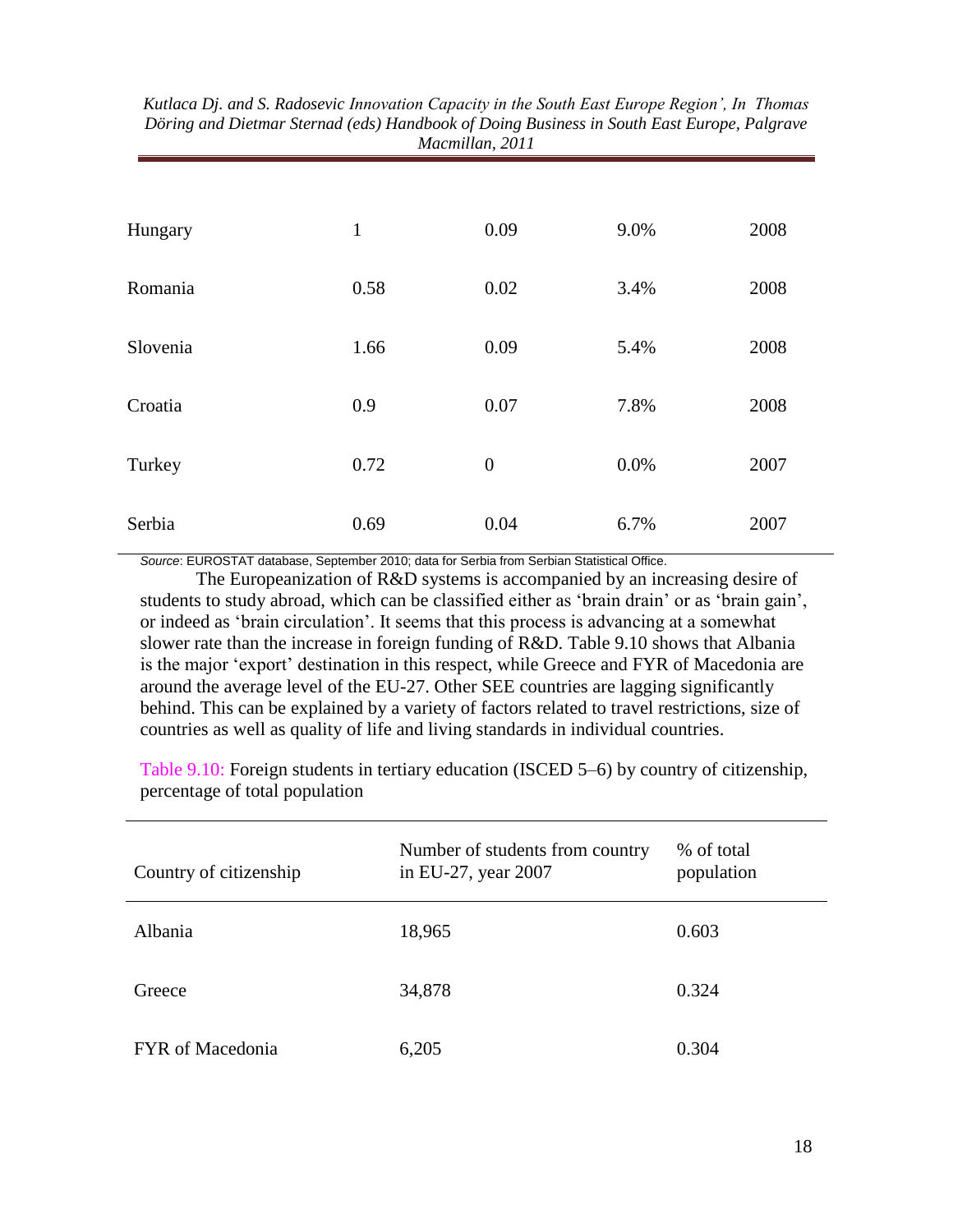| Bulgaria               | 21,212    | 0.278 |
|------------------------|-----------|-------|
| Croatia                | 9,126     | 0.216 |
| Bosnia and Herzegovina | 7,258     | 0.192 |
| Serbia and Montenegro  | 9,617     | 0.121 |
| Slovenia               | 2,309     | 0.114 |
| Romania                | 20,074    | 0.093 |
| Hungary                | 7,377     | 0.075 |
| Turkey                 | 37,588    | 0.054 |
| EU27                   | 1,709,775 | 0.349 |

*Kutlaca Dj. and S. Radosevic Innovation Capacity in the South East Europe Region', In Thomas Döring and Dietmar Sternad (eds) Handbook of Doing Business in South East Europe, Palgrave Macmillan, 2011*

*Source*: EUROSTAT database, September 2010; data for Serbia from Serbian Statistical Office.

While external conditions undoubtedly play an important role, internal conditions for retaining local talent are probably even more important. Data collected within the World Economic Forum (WEF) Global Competitiveness Report probed into this area by asking respondents about local conditions (Table 9.11). SEE countries vary greatly in terms of the existence of conditions that would prevent the 'brain drain'. On the one hand, there are Slovenia and Montenegro, while Serbia and Bosnia and Herzegovina are at the other extreme and the majority of SEE countries are at the lower end of the spectrum. On the positive side, these divergences represent great opportunities for intra-SEE education and skills migrations.

Table 9.11 Evaluation of conditions for the prevention of 'brain drain' from country, World Economic Forum (WEF), 2010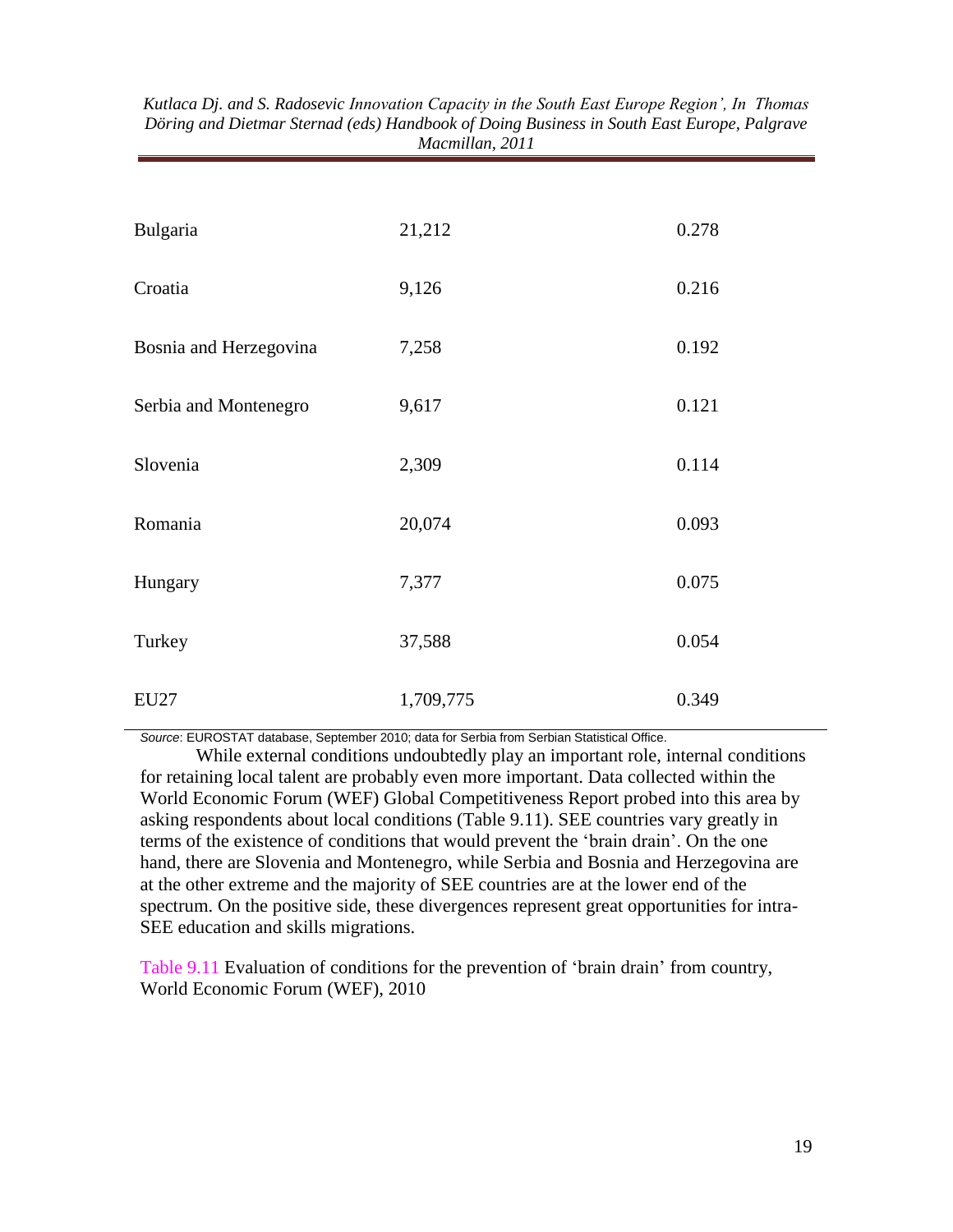| Kutlaca Dj. and S. Radosevic Innovation Capacity in the South East Europe Region', In Thomas |
|----------------------------------------------------------------------------------------------|
| Döring and Dietmar Sternad (eds) Handbook of Doing Business in South East Europe, Palgrave   |
| Macmillan, 2011                                                                              |

| 'Does your country retain and attract talented people?' $[1 = no$ , the best<br>and brightest normally leave to pursue opportunities in other countries; |              |             |
|----------------------------------------------------------------------------------------------------------------------------------------------------------|--------------|-------------|
| $7 = yes$ , there are many opportunities for talented people within the<br>country], 2009-10 weighted average                                            | <b>SCORE</b> | <b>RANK</b> |
| Slovenia                                                                                                                                                 | 3.8          | 48          |
| Montenegro                                                                                                                                               | 3.6          | 55          |
| Turkey                                                                                                                                                   | 3.0          | 90          |
| Hungary                                                                                                                                                  | 2.7          | 99          |
| Greece                                                                                                                                                   | 2.7          | 103         |
| Albania                                                                                                                                                  | 2.7          | 107         |
| Romania                                                                                                                                                  | 2.4          | 116         |
| Croatia                                                                                                                                                  | 2.3          | 122         |
| FYR of Macedonia                                                                                                                                         | 2.2          | 126         |
| Bulgaria                                                                                                                                                 | 2.2          | 127         |
| Serbia                                                                                                                                                   | $2.0\,$      | 136         |
| Bosnia and Herzegovina                                                                                                                                   | $2.0\,$      | 138         |

*Source*: Schwab (2010).

To summarize, results from the analysis of selected data suggest that SEE has already become quite integrated into the EU R&D networks, with ambiguous effects on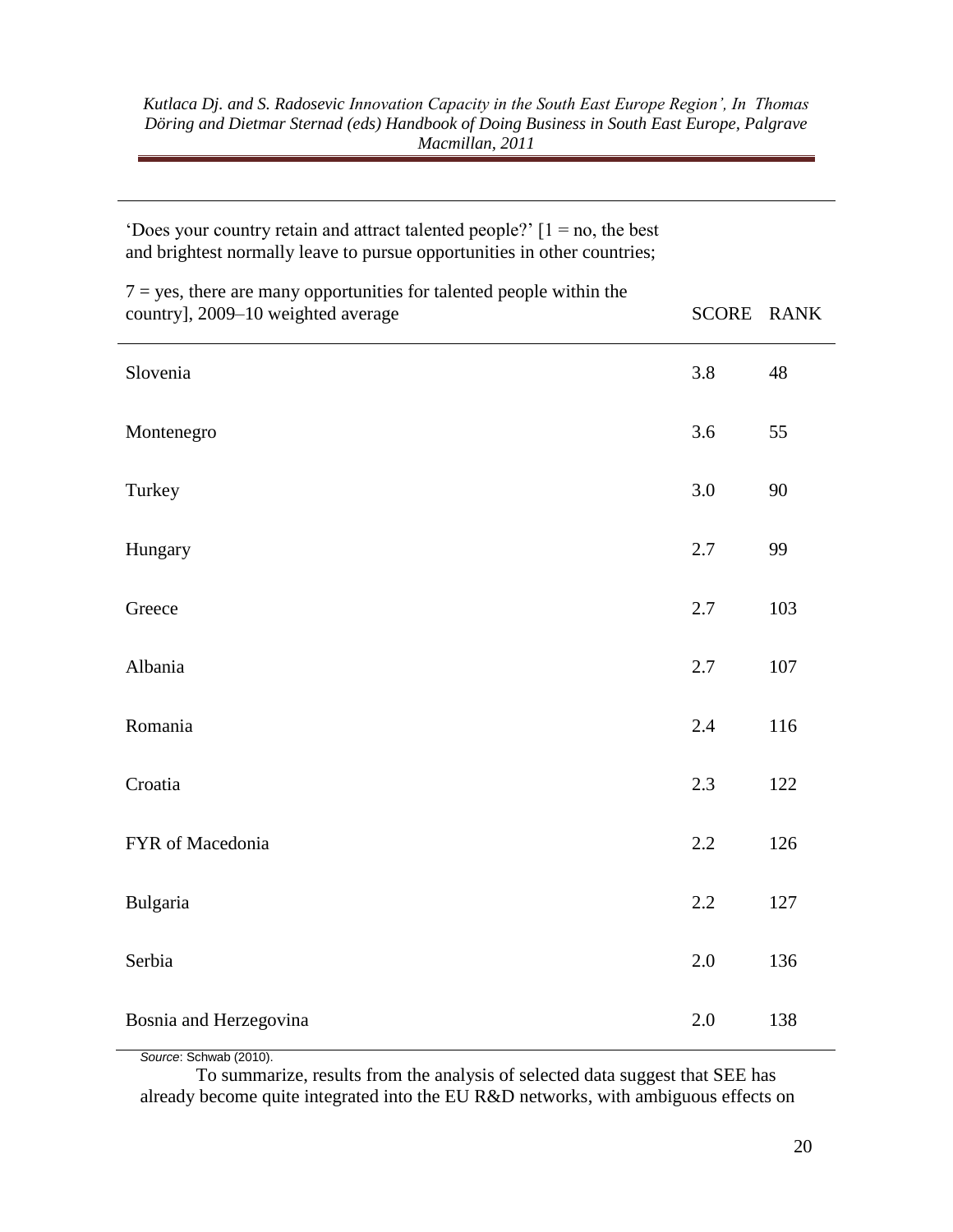its R&D system. Also, EU integration has generated new opportunities in terms of migration of skilled people; however, these opportunities still vary widely between different countries.

This picture of upstream integration needs to be complemented by a picture of downstream integration (integration of SEE at the level of trade and production networks). Table 9.12 summarizes the situation by distinguishing between producerdriven and buyer-driven value chains. Producer-driven value chains are based on multinational companies' direct foreign investments, which are closely linked to intensifying trade both in finished products and in semi-finished parts (network trade). Buyer-driven value chains are largely of the non-equity type – like sub-contracting, which is typical for instance for the clothing industry. Table 9.12 shows that FDI-driven networks and related network trade are characteristic of Hungary and Slovenia. Other SEE countries are largely excluded from producer-driven networks or network trade relationships. However, these countries (for example Albania, Bulgaria, Romania or Macedonia) are connected with the EU through sub-contracting linkages. This is largely cost-driven sub-contracting, which is very much unlike producer-driven networks, where local skills and technological knowledge play a more important role. Croatia and Serbia are not clearly integrated into either of these two forms of industrial networks.

| Type of<br>network<br>relationship | Producer-driven value chains<br>(largely equity relationships) |                                                     | Buyer-driven value chains<br>(largely sub-contracting)                          |                                                                             |
|------------------------------------|----------------------------------------------------------------|-----------------------------------------------------|---------------------------------------------------------------------------------|-----------------------------------------------------------------------------|
|                                    | FDI stock in<br>manufacturing<br>per capita $(\$)$<br>(2003)   | Networks'<br>exports per<br>capita $(\%)$<br>(2003) | Share of<br>clothing export<br>in manufactured<br>$\text{export}(\%)$<br>(2003) | Average annual<br>growth rate of<br>clothing export in %<br>$(1996 - 2003)$ |
| <b>Hungary</b>                     | 1,694                                                          | 1,847                                               | 4.1                                                                             | 3.8                                                                         |
| <b>Slovenia</b>                    | 824                                                            | 1094                                                | 3.5                                                                             | $-7.5$                                                                      |
| Croatia                            | 694                                                            | 69                                                  | 15.5                                                                            | $-0.9$                                                                      |

Table 9.12: Network relationships of SEE countries by type of production networks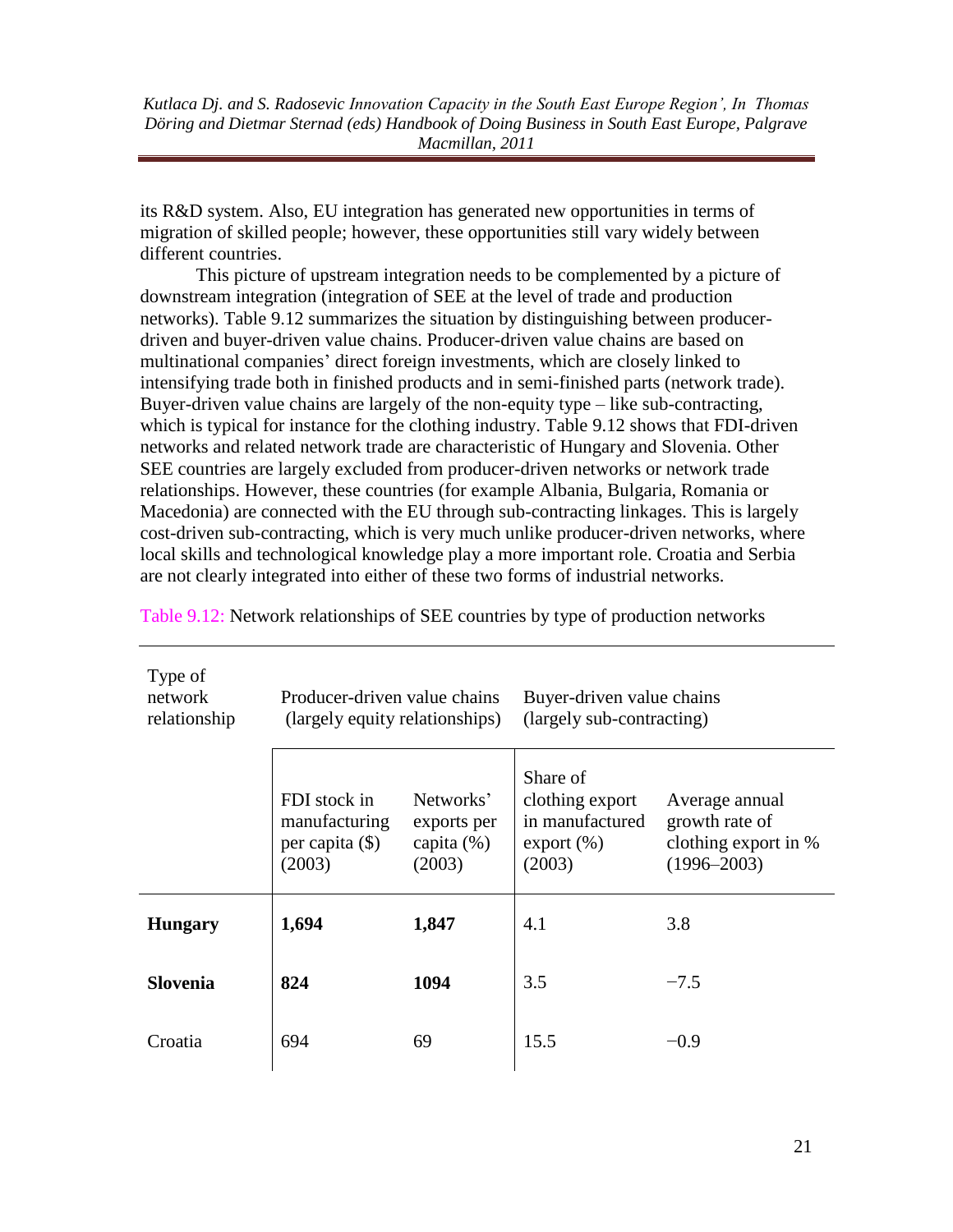| <b>Bulgaria</b>          | 428 | 22 | 34,0 | 27,0   |
|--------------------------|-----|----|------|--------|
| Romania                  | 262 | 59 | 29.8 | 18.5   |
| Serbia and<br>Montenegro | 217 | 15 | 14.5 | $-4.4$ |
| <b>FYROM</b>             | 60  | 11 | 44.9 | 7.3    |
| <b>Albania</b>           |     |    | 41.1 | 17.2   |
| <b>Turkey</b>            |     |    | 26.3 | 7.3    |

*Kutlaca Dj. and S. Radosevic Innovation Capacity in the South East Europe Region', In Thomas Döring and Dietmar Sternad (eds) Handbook of Doing Business in South East Europe, Palgrave Macmillan, 2011*

*Source*: Based on Broadman (2005).

From a developmental perspective, upstream and downstream types of integration should complement each other. This is more likely to happen in the case of countries that are integrated through producer-driven networks than in those integrated through buyerdriven networks. Producer-driven networks are more technologically driven, or at least they contain significantly higher potential for further industrial upgrading as well as links with R&D and innovation activities. For countries characterized by buyer-driven networks this is a much bigger challenge.

### **Conclusion**

This chapter has demonstrated major differences between SEE countries in terms of their innovation capacities. In the context of EU integration and international business this represents a specific set of constraints as well as opportunities. In several respects, South East Europe is the most complex region in contemporary Europe (Radosevic, 2009). From an international business perspective, it represents a complex institutional fabric of different degrees of integration into the EU economy, as well as a variety of different institutional arrangements in terms of intra-regional trade and cooperation. On the other hand, a diversity of 'production functions' in the region – in part due to differences in labour costs and in productivity levels – offers opportunities for intra-regional FDI and sub-contracting arrangements. Despite its close proximity to core EU economies, SEE remains only very partially integrated into the EU economy. Improvements in the national innovation systems of SEE countries have mainly occurred through vertical linkages on the upstream (through the integration of R&D into the European Research Area) and on the downstream (through positive direct effects of FDI and through sub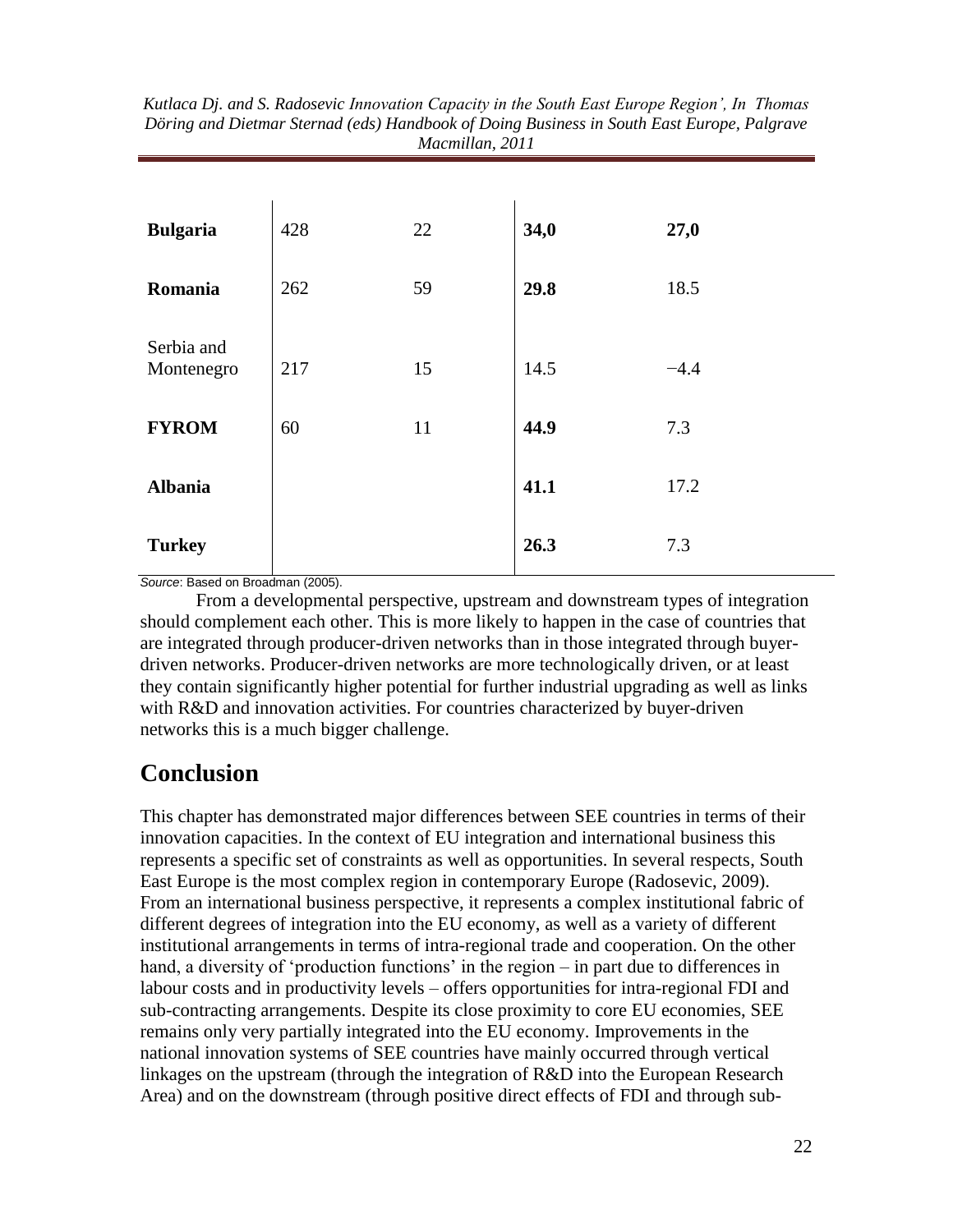contracting linkages) sides. Whether these vertical linkages will be enhanced and whether they will mutually interact will also depend on the activities of local governments and of other stakeholders. The capacity to work with foreign investors in enhancing both local and external linkages remains to be developed.

## **Notes**

<en><label>1</label>For the purpose of this chapter and from the perspective of European integration and of the European Research Area, the expression 'SEE' will cover the four Western Balkan countries (Albania; Bosnia and Herzegovina; Montenegro; and Serbia), three EU candidate countries (Croatia; FYR of Macedonia; and Turkey) and five EU Member states (Bulgaria; Greece; Hungary; Romania; and Slovenia).</en> <en><label>2</label>Data are not available for Bosnia and Herzegovina, FYR of Macedonia, Albania and Montenegro. However, given other available indicators for these economies, it is safe to conclude that these economies rank at the bottom of the EU scale in terms of their innovation capacity.</en>

<en><label>3</label>For a discussion of composite indicators, see OECD (2008), and for their critique, see Grupp and Mogee (2004).</en>

<en><label>4</label>The index of patent rights is constructed by Ginarte and Park (1997). The G–P index is constructed as a scoreboard of five features of patent protection: (1) extent of coverage; (2) membership in international patent agreements; (3) provisions for loss of protection; (4) enforcement mechanism; and (5) duration of protection. Each of these categories is broken down into several sub-components and weighted in such a way that each category ranges in value from 0 to 1. These categories are summed up as unweighted components, so the index value ranges from 0 to 5. Higher values of the index indicate stronger levels of protection. Values used in this chapter are recalculations prepared by Park (2008). $\langle$ en>

## **References**

Broadman, H. G. (ed.) (2005) *From Disintegration to Reintegration: Eastern Europe and the Former Soviet Union in International Trade* (Washington DC: The International Bank for Reconstruction and Development/The World Bank).

EIS (2009) *European Innovation Scoreboard (EIS) 2009 – Comparative Analysis of Innovation Performance*, PRO INNO Europe paper no. 15 (Brussels: European Union).

GFF (2006) Gesellschaft zur Förderung der Forschung (ed.), *Research and Development in South East Europe* (Wien, Graz: Neuer Wissenschaftlicher Verlag GmbH).

Ginarte, J. C. and Park, W. G. (1997) 'Determinants of Patent Rights: A Cross-National Study', *Research Policy*, 26, 283–301.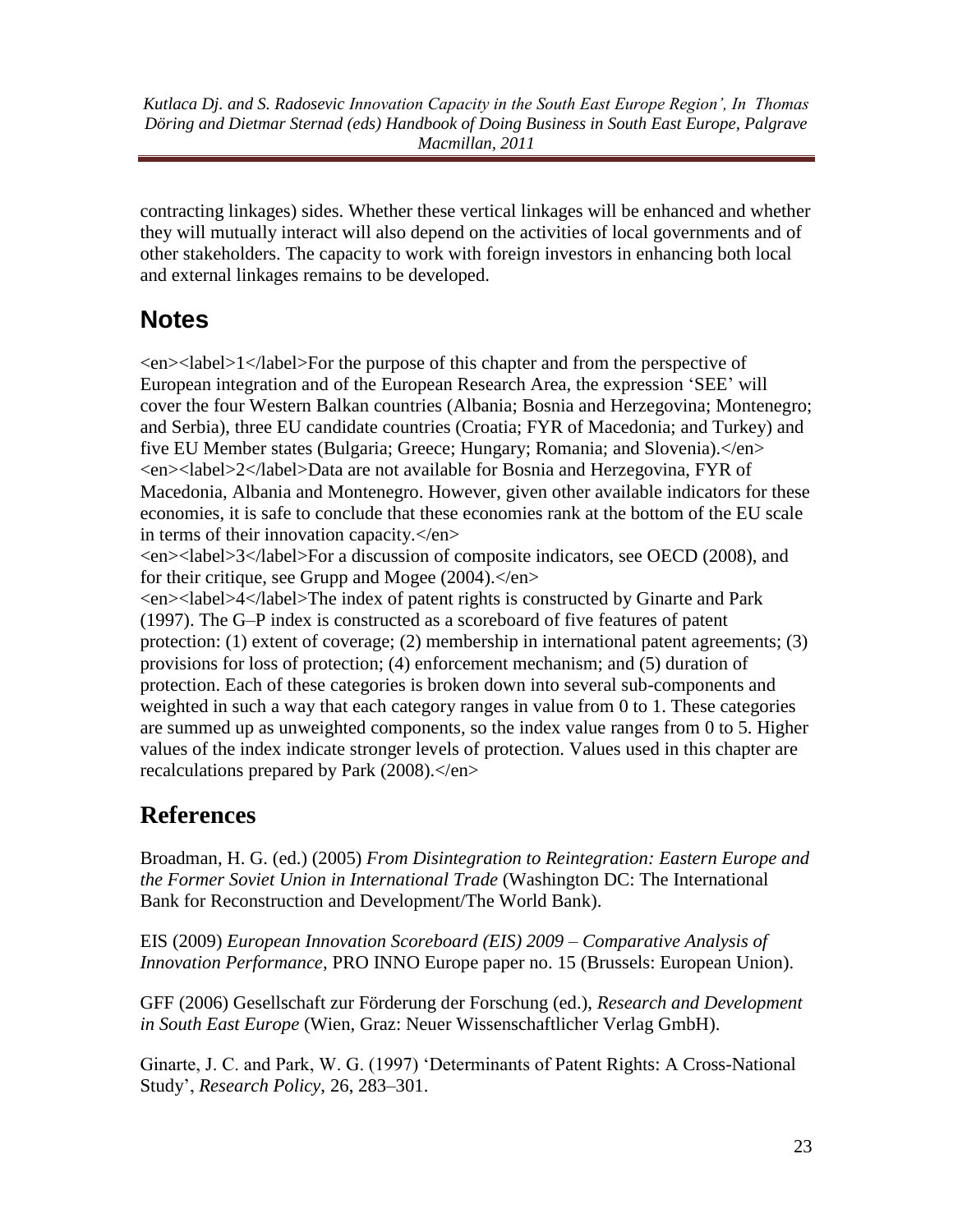Grupp, H. and Mogee, M. E. (2004) 'Indicators for National Science and Technology Policy: How Robust Are Composite Indicators?', *Research Policy*, 33, 1373–1384.

Kutlača, D. (2006) 'S&T System of Serbia: Between Survival and Restructuring', International Conference 'Why Invest in Science in South Eastern Europe', UNESCO Regional Bureau for Science and Culture in Europe (BRESCE), UNESCO Office in Venice, Proceedings of the International Conference and High Level Round Table, Ljubljana, 28–29 September, 131–139.

Lundvall, B. A. (ed.) (1992) *National Systems of Innovation: Towards a Theory of Innovation and Interactive Learning* (London: Pinter).

OECD (2002) *The Measurement of Scientific and Technological Activities – Frascati Manual: Proposed Standard Practice for Surveys of Research and Experimental Development* (Paris: OECD).

OECD (2005) *The Measurement of Scientific and Technological Activities – Oslo Manual: Guidelines for Collecting and Interpreting Innovation Data*, 3rd edn (Paris: OECD).

OECD (2007) *Main Science and Technology Indicators*, vol. 1 (Paris: OECD).

OECD (2008) *Handbook on Constructing Composite Indicators: Methodology and User Guide* (Paris: OECD).

Park, W. G. (2008) 'International Patent Protection: 1960–2005', *Research Policy*, 37, 761–766.

Radosevic, S. (2004) 'A Two-Tier or Multi-Tier Europe? Assessing the Innovation Capacities of Central and East European Countries in the Enlarged EU', *Journal of Common Market Studies*, 42, 3, 641–666.

Radosevic, S. (2009) 'Research and Development and Competitiveness, and European Integration of South Eastern Europe', *Euro-Asia Studies*, 61, 621–650.

Rivera León, L. and Reid, A. (2010) *Participation of South–East European Countries in the Competitive Funding Programmes for Research in the European Commission*, Report to UNESCO-BRESCE, Technopolis group, July.

Schwab, K. (ed.) (2010) *The Global Competitiveness Report 2010–2011* (Geneva: World Economic Forum).

Teece, D. J. (2000) *Managing Intellectual Capital: Organizational, Strategic, and Policy Dimensions* (Oxford: Oxford University Press).